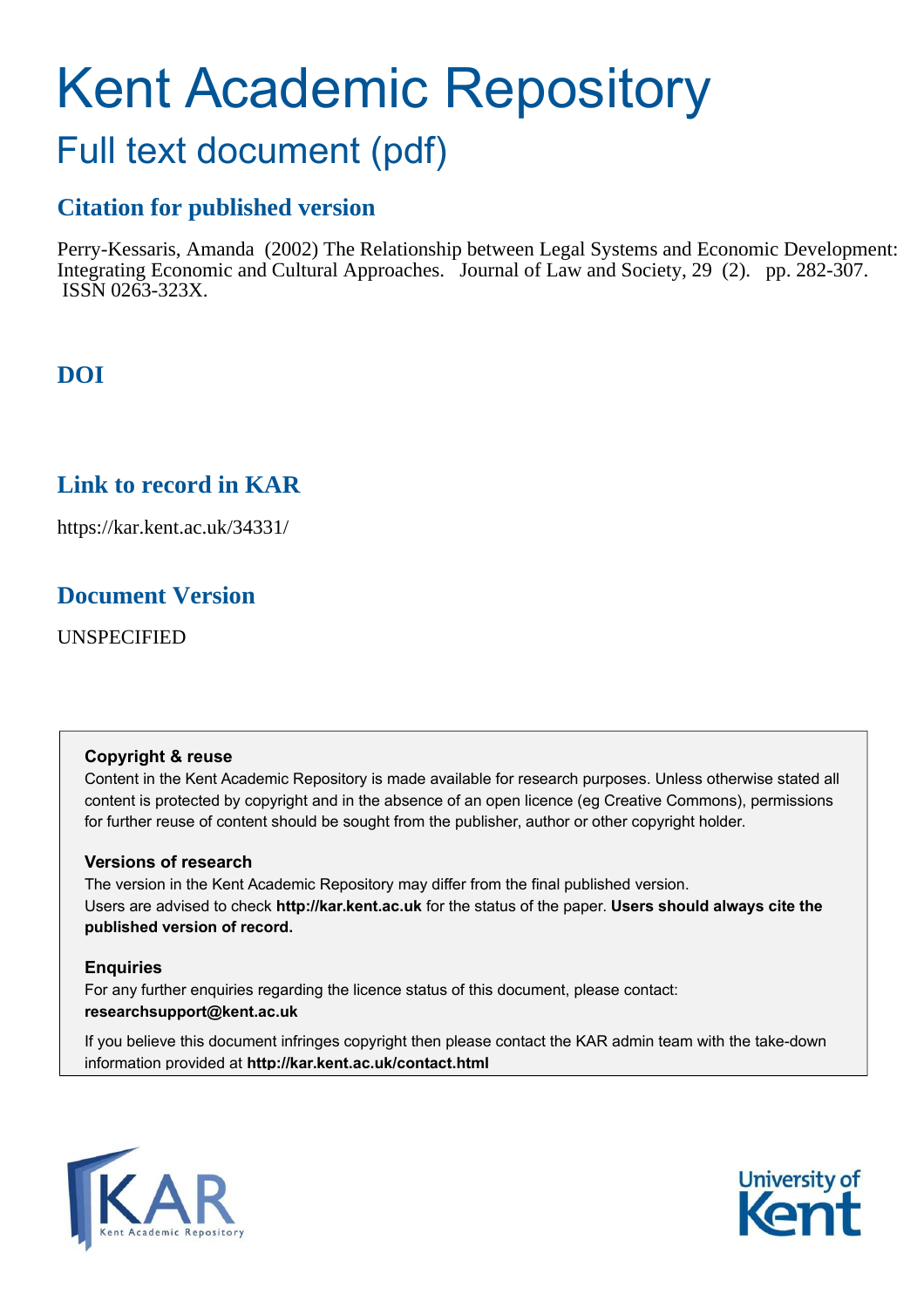#### **The Relationship between Legal Systems and Economic Development: Integrating Economic and Cultural Approaches**

#### Amanda J. Perry\*

*This paper seeks to demonstrate the need to bridge the gap between the economic and culture-based approaches to two issues which are fundamental to the debate over the relationship between legal reform and economic development: (a) the relative importance which economic actors around the world place on the legal system and (b) the core components of an effective legal system, as defined by those economic actors. It first outlines the major tenets of current economic legal reform policy, focusing on its underlying assumption that the perceptions and expectations of economic actors around the world do not vary significantly. Data from Geert Hofstede's study of variance in cultural values are then analysed in order to demonstrate how cultural values might affect private sector perceptions and expectations of legal systems as supporters of material progress. It concludes that there is a clear need for a more interdisciplinary approach to the debate over the relationship between legal reform and economic development, and the potential variance in private sector perceptions and expectations of legal systems in particular. Such an approach might be initiated through a systematic integration of existing data and theory from each discipline, reinforced by a new multi-country survey.*

#### **INTRODUCTION**

International development organizations and commentators generally agree that a central function of the state is to create and enforce rules which support economic growth, and all major multilateral and bilateral

#### *\* Department of Law, Queen Mary, University of London, Mile End Road, London E1 4NS, England*

Many thanks to Roger Cotterrell, Julio Faundez, Tom Ginsburg, Geert Hofstede, Niels Noorderhaven, Chris Perry, and Sol Picciotto for comments on earlier drafts of this article.

ß Blackwell Publishers Ltd 2002, 108 Cowley Road, Oxford OX4 1JF, UK and 350 Main Street, Malden, MA 02148, USA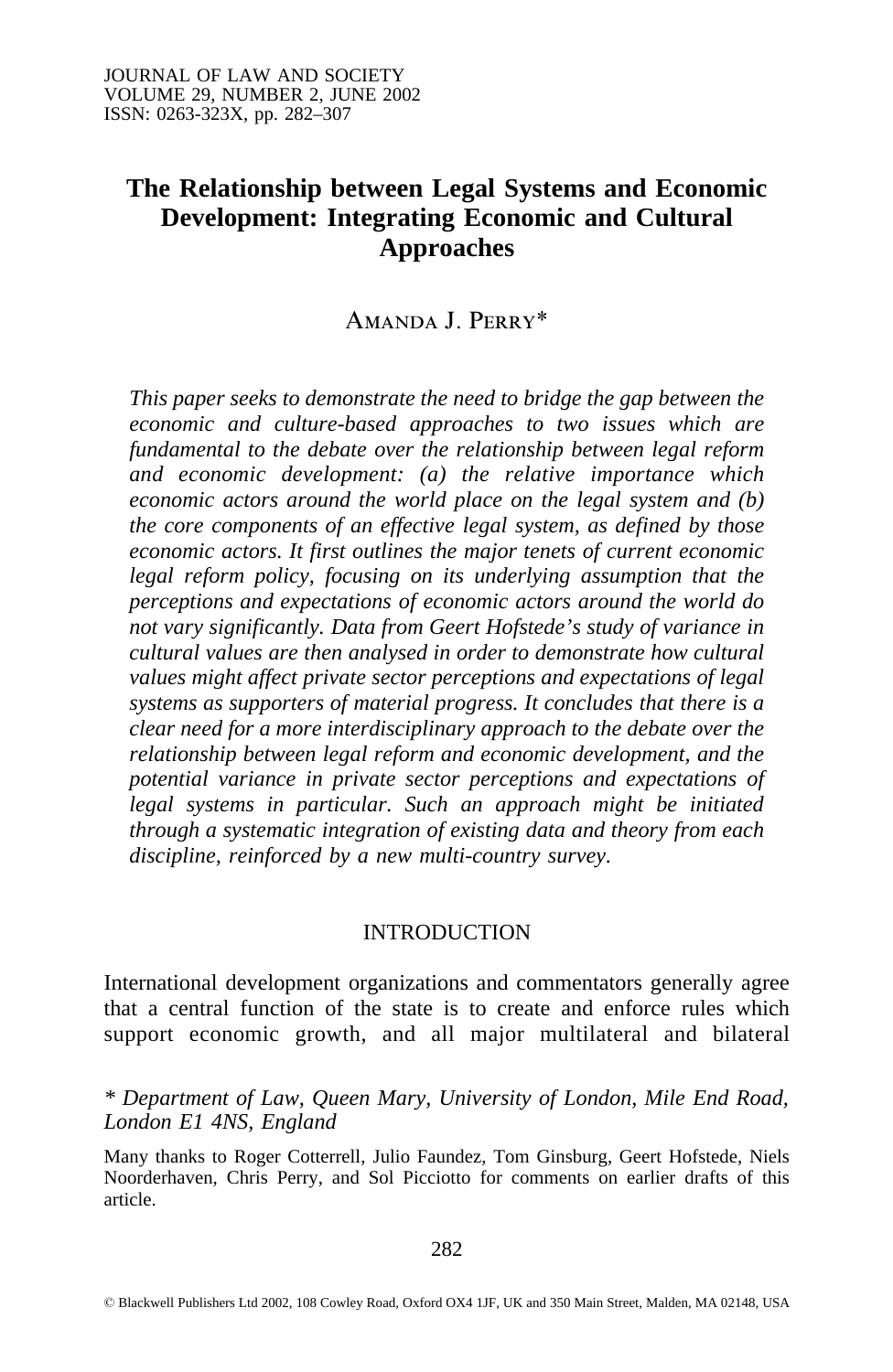development organizations have been promoting legislative and institutional reform (hereinafter 'legal reform') in developing and transition economies since the  $1980s<sup>1</sup>$ . An important feature of contemporary legal reform has been a heavy influence of economic tools of analysis and value systems, and a resulting failure to take account of the literature and lessons of other disciplines (such as law and anthropology, law and sociology, and culture studies generally). This paper seeks to demonstrate the need to bridge the gap between the economic and culture-based approaches to two issues which are fundamental to the debate over the relationship between legal reform and economic development:

- (a) the relative importance which economic actors around the world place on the legal system and
- (b) the core components of an effective legal system, as defined by those economic actors.

The paper begins by outlining the major tenets of current economic legal reform policy, which is grounded in an emphasis on private-sector-led development. It is assumed, both for the sake of argument and in deference to economics as a well-established discipline, that this emphasis is economically justifiable. Next, the paper focuses on the underlying assumption of current legal reform policy, manifested in the promotion of a uniform market-allocative rule-based model for legal reform, that the perceptions and expectations of economic actors around the world do not vary significantly. Finally, this assumption is challenged using Geert Hofstede's study of variance in cultural values.<sup>2</sup> His findings are analysed in order to demonstrate how cultural values might affect private sector perceptions and expectations of legal systems as supporters of material progress.

It is concluded that there is a clear need for a more interdisciplinary approach to the debate over the relationship between legal reform and economic development, and the potential variance in private sector perceptions and expectations of legal systems in particular. Such an approach might be initiated through a systematic integration of existing data and theory from each discipline, reinforced by a new multi-country survey.

<sup>1</sup> Past and present legal reform strategies have been extensively documented elsewhere. Useful overviews of theory and practice can be found in B. Tamanaha 'Review Article: The Lessons of Law and Development Studies' (1995) 89 *Am. J. of International Law* 470 and T. Ginsburg 'Does Law Matter for Economic Development? Evidence from East Asia' (2000) 34 *Law and Society Rev.* 829.

<sup>2</sup> G. Hofstede, *Cultures and Organizations: Software of the Mind, Intercultural Cooperation and its Importance for Survival* (1997). See, also, the first edition of the original study: *Culture's Consequences: International Differences in Work-Related Values* (1980) and the updated second edition (2001) which emerged too late to be included in this piece.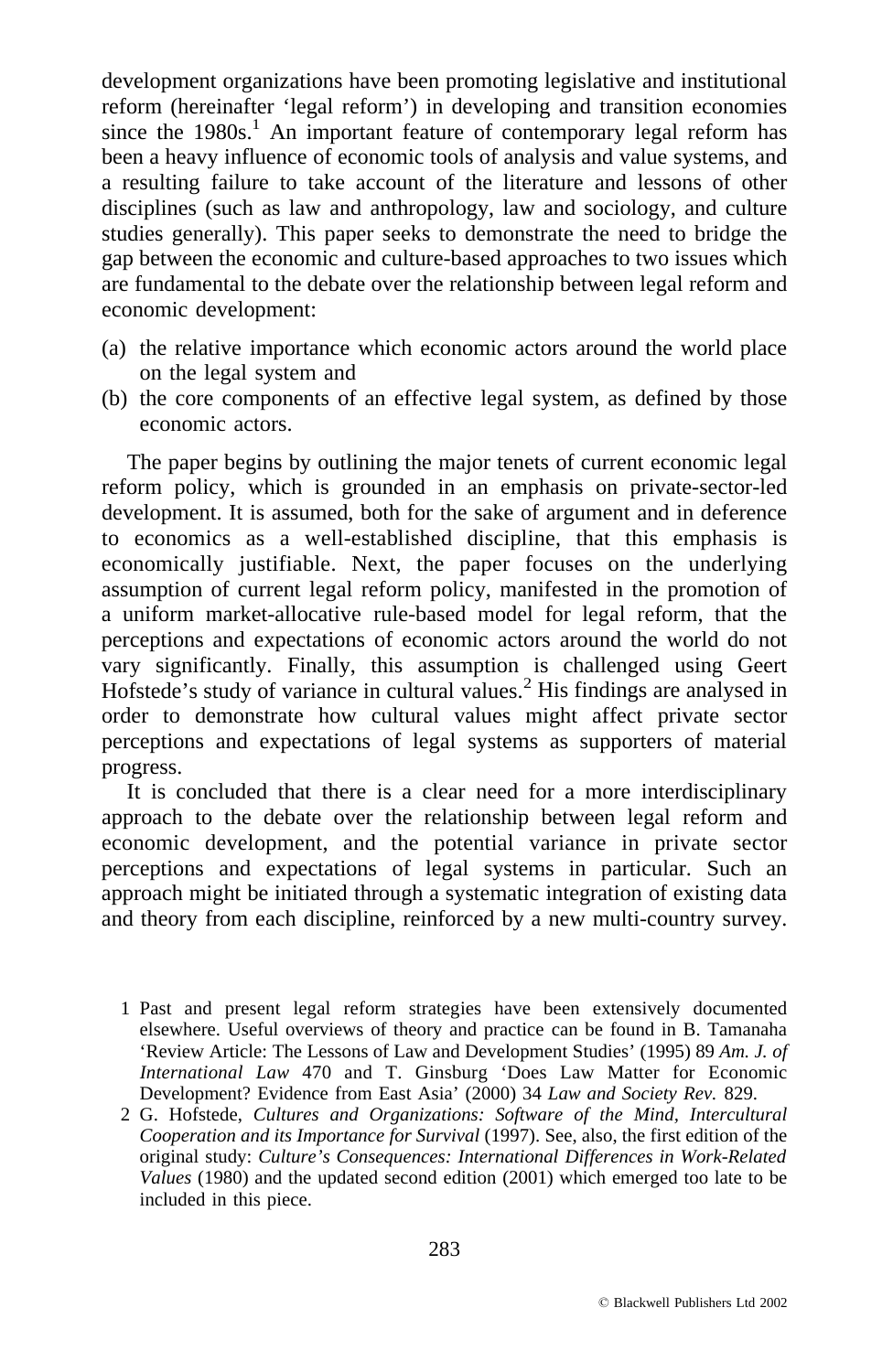#### THE NORMATIVE WASHINGTON CONSENSUS ON LEGAL REFORM

Modern legal reform programmes have been influenced by two factors which are of importance to this paper. First, there is a broad consensus that the public sector should be guided by the needs and values of the private sector. Law reform programmes have increasingly been touted as 'the elixir for the developmental needs of a supposedly post-ideological and more pragmatic world', in which the liberal economic paradigm was the only remaining hope for development.<sup>3</sup> What appears to have been forgotten is that a vast array of cultural ideologies have survived the death of communism, and that those ideologies play a significant role in determining what is 'pragmatic' at any given time.

Second, legal reform has been dominated by development organizations, which are in turn dominated by economists. As a result, legal reform appears to have suffered from two features which some leading insiders consider to be characteristic of modern economics: a lack of interdisciplinarity and a lack of realism. For example, in an essay entitled *Disregard of Reality*, Peter Bauer bemoans the cycle of isolation and specialization in economics. He remarks that<sup>-4</sup>

Economists systematically exaggerate the impact of their ideas ... Keynes insisted that in the long run the world is governed by little else than the ideas of economists and political philosophers. If this were true, the world would have enjoyed the benefits of free trade for at least one-hundred years. Apart from being obviously unsustainable, Keynes's opinion is also naively parochial in attributing exclusive influence to the ideas of economists and political philosophers. He neglects the impact of founders and leaders of religious movements, including the Buddha, Christ, Mohammed, and of military commanders such as Alexander the Great, Julius Caesar, and Napoleon.

In *The Firm, the Market and the Law*, Ronald Coase is similarly frustrated by the preference of most economists for the fanciful world of 'blackboard economics' that is, the kind of economics in which 'all the information needed is assumed to be available and the teacher plays all the parts'. Economists are certainly not unique in this regard, but this does not excuse the fact that such an approach 'misdirects our attention' towards unrealistic theory, and away from considering the real relationship between legal systems and economic actors.<sup>5</sup>

<sup>3</sup> L. Tshuma 'The Political Economy of the World Bank's Legal Framework for Economic Development' (1999) 8 *Social and Legal Studies* 75, at 79.

<sup>4</sup> P. Bauer, *From Subsistence to Exchange and other Essays* (2000) at 15.

<sup>5</sup> R. Coase, *The Firm, the Market and the Law* (1988) at 1, 8–10, 13–20, and 158. Bauer, id., at p. 21, makes a similar point when he attacks the increasing mathematization of economics: 'What we see is an inversion of the familiar Hans Anderson story of the Emperor's New Clothes. Here there *are* new clothes, and at times they are *haute couture*. But all too often there is no emperor within'.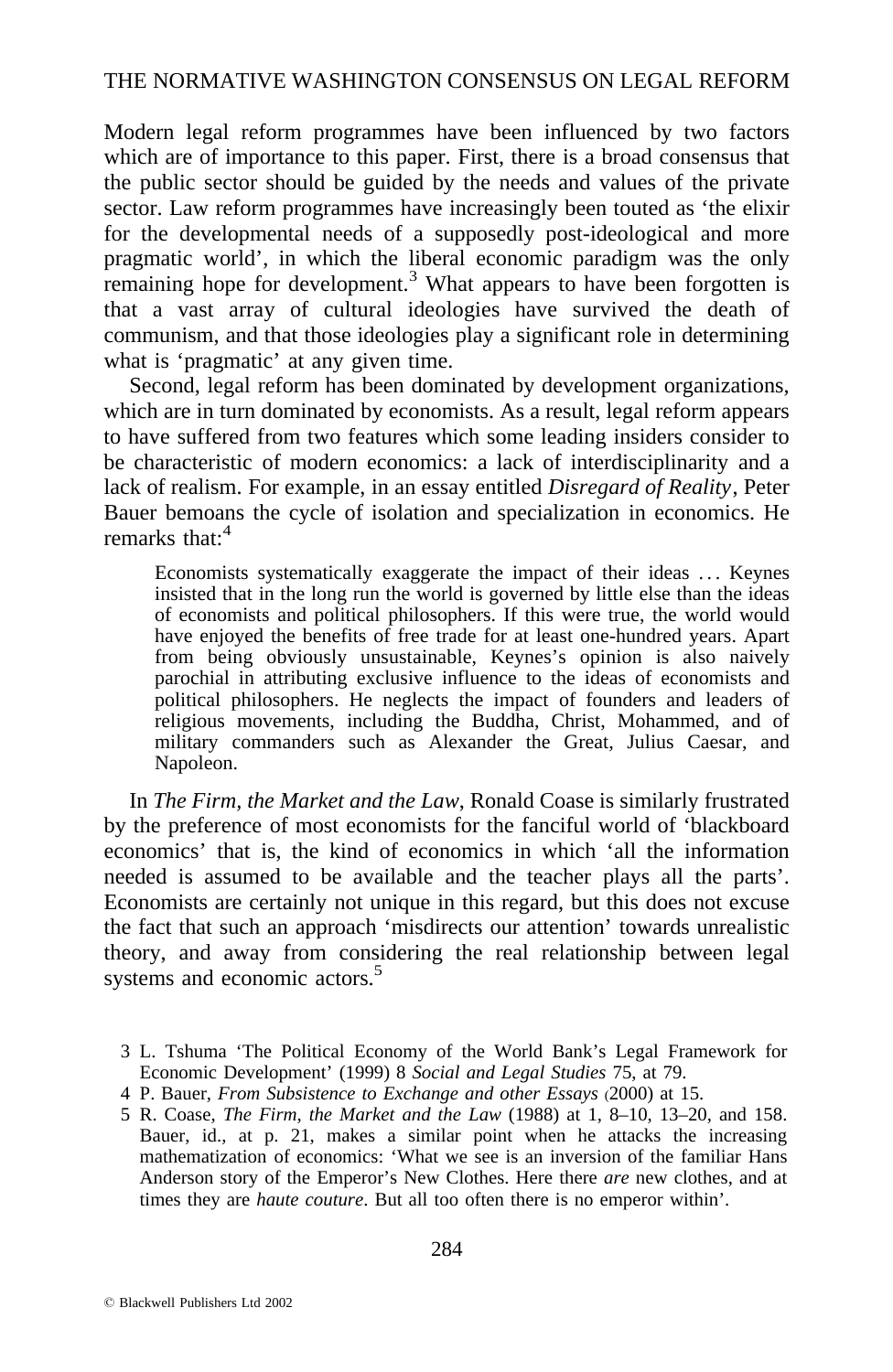Economics has made significant forays into (or returns to) realism. For example, a recent study by economist Paul Ormerod explains that traditional economics is broadly unable and unwilling to cope with complex social or cultural issues, because the entire discipline is based on the assumption that choices made by one individual are never affected by the choices of others. He demonstrates time and again that this assumption is patently untrue, and proposes a new framework for the study of choice 'Butterfly Economics' – based on the deceptively simple principle that individual choices are in fact made on the basis of past choices, of new information, or of the choices of other economic actors.<sup>6</sup> However, such innovation is rare, and it is more common to find contemporary examples of economic isolationism and fantasy. In the context of legal reform, some significant progress has recently been made in developing methods for the measurement of differences between legal systems.<sup>7</sup> But little attention has been paid to the objective documentation of differences in privatesector attitudes to those legal systems. Such a lapse is all the more striking in light of the current emphasis on private-sector-led development. In particular, development organizations have failed to examine directly the rather obvious issue of how cultural values might affect private sector perceptions and expectations of legal systems around the world. This appears to be the result of the blackboard-based, econo-centric assumption that all individuals are motivated in the same way and by the same, strictly economic, factors.

The appeal of this approach is perhaps reinforced by two features specific to modern development assistance. First, development organizations are often politically and legally restricted to considering and advising upon economic rather than political matters.<sup>8</sup> They have therefore sought, with variable success, to focus upon the processes which governments use to govern economic activity and their capacity to implement those processes, and to avoid discussion of the political structure within which governments operate.<sup>9</sup> Issues such as 'culture' thus fall neatly by the wayside. Second, development organizations are increasingly less able to cope with the debate over who bears responsibility for the limited material progress of developing countries – developing countries themselves or their richer neighbours. That debate is complicated, deeply emotive and, mercifully, beyond the scope of this

- 6 See, generally, P. Ormerod, *Butterfly Economics* (2000). Butterfly Economics is particularly useful for predicting and explaining phenomena such as stock market booms or crashes and the failure or success of a movie, which appear to be at once random (unpredictable) and systematic (resulting from strong trends in decision making).
- 7 See, for example, the work of the World Bank Institute at <www.worldbank.org/ WBI/governance>.
- 8 World Bank Articles of Agreement, Article III, Section 5(b).
- 9 Tshuma, op. cit., n. 3, pp. 78–81.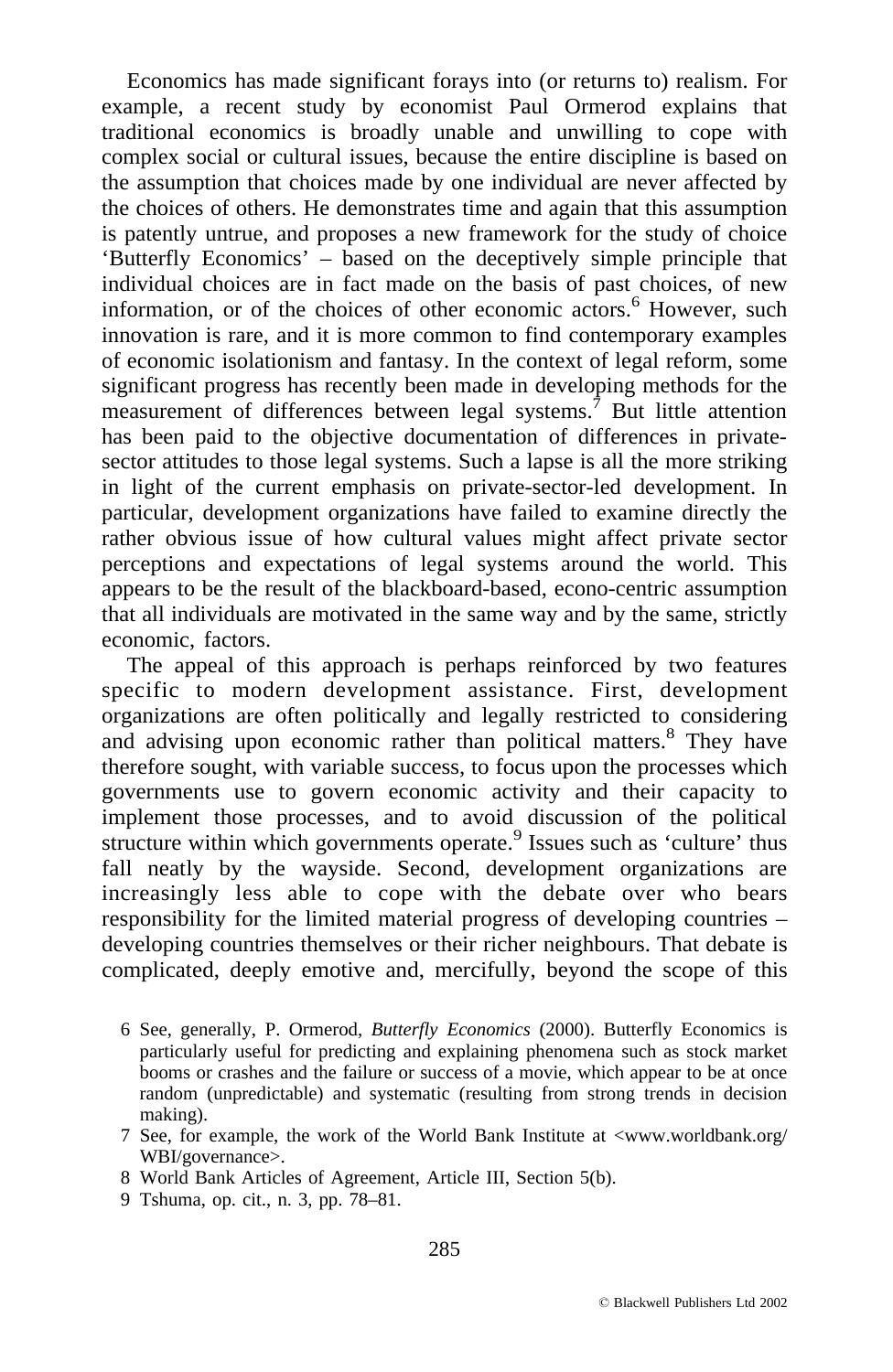paper.<sup>10</sup> However, it is vital to observe that at the same time as development organizations have placed increasing emphasis on the role of internal policies and procedures in economic development, international political opinion has made it progressively more dangerous to be seen to be 'blaming' developing countries in any way for their plight.<sup>11</sup> As a consequence of these two factors, politics and culture have at once been relocated to explicit no man's land and implicit centre stage.

Material progress 'depends on personal qualities, social institutions and mores, and political arrangements which make for endeavour and achievement'.<sup>12</sup> What development organizations seem powerless to confront is how those personal qualities, social institutions and mores, and political arrangements upon which material progress is dependant might vary, with successful results.

#### *1. Discretion and the market-allocative rule-based model*

That economists hold sway over legal reform is evident in the terminology used by development organizations to classify legal systems. A range of classifications have been developed for analysing legal systems in the fields of comparative law, law and anthropology, and law and sociology. A 1998 study by the Asian Development Bank (ADB) provides a useful method for the classification of legal systems for the purposes of this paper.<sup>13</sup> This use of the ADB system should not be taken as a value judgement. Rather, it is chosen in order to demonstrate dominant legal reform policy's underlying emphasis on private-sector-led development, and its emphasis on economic tools and values.

The study proposes classification along the two 'continuous' dimensions. The 'allocative dimension ... refers to legal rules that stipulate who determines the allocation of economic resources in society'. Allocation by the state is at one end of the spectrum, and allocation by the market is at the other $14$ 

- 10 As Bauer (op. cit., n. 4, pp. 60, 71 and 76) explains, a perverse result of refusing to blame developing countries is that development organizations tend to promote an 'image of the Third World as a uniform stagnant mass devoid of distinctive character' and to 'imply that Third World people do not know what is good for them nor even what they want'. In fact, 'people often refuse to abandon attitudes and mores which obstruct economic performance. They are not prepared to give up their established ways for the sake of greater prosperity'. Importantly, this 'is a preference which is neither unjustified nor reprehensible'.
- 11 id., pp. 53–72.
- 12 id., p. 76.
- 13 K. Pistor and P. Wellons, *The Role of Law and Legal Institutions in Asian Economic Development 1960–1995* (1998).
- 14 id., pp. 27 and 50. The rule-based legal system bears obvious similarities to the 'logically, formally rational' legal system identified by Weber and explained in D. Trubek, 'Weber on Law and Capitalism' (1972) 3 *Wisconsin Law Rev.* 720, at 720.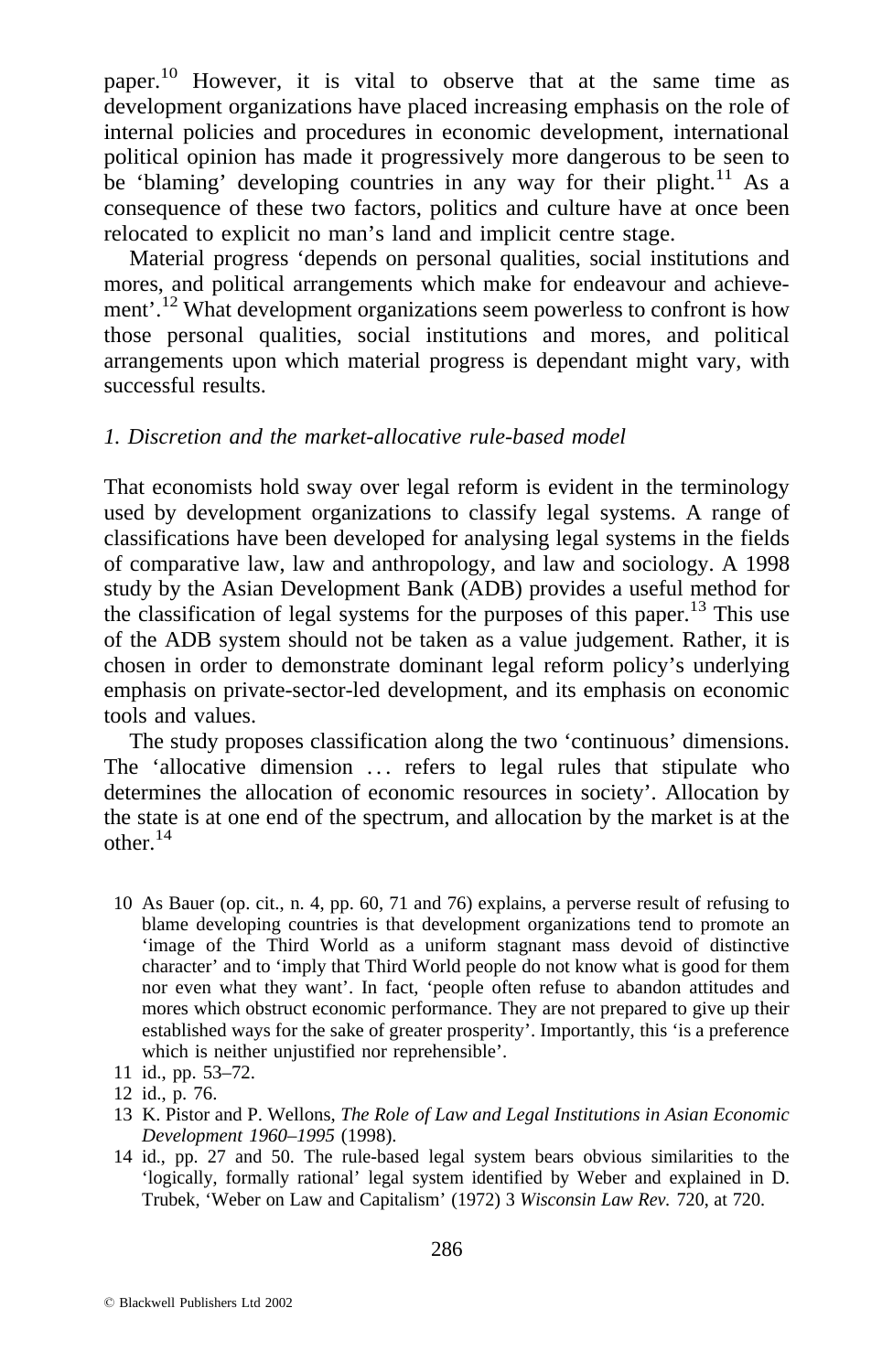The 'procedural' dimension 'captures how law is to be promulgated and enforced as well as the functioning of legal and administrative institutions that support the enforcement of law'. These functions may be 'rule-based' or 'discretionary'. In 'rule-based' legal systems, 'state action is bound by law'; second, 'to be valid, pre-established legal procedures about rule making and rule enforcement have to be complied with'; and third, 'in cases where these principles are violated, non-state actors have recourse to legal review'. By contrast, in 'discretionary' legal systems state agents are able to set and enforce rules 'without significant constraints'.<sup>15</sup>

The ADB study concludes that legal systems in Asia and the West have begun to converge in the thirty-five years since high-speed growth in Asia began. Economic laws have generally moved from a 'state-allocative model', in which the state is responsible for determining the allocation of economic resources; to a 'market-allocative model', in which that function is increasingly played by the market. At the same time, legal institutions in the two regions have generally moved from creating and implementing laws in a 'discretionary' fashion, towards a more 'rule-based' approach. However, the move is far from complete. Substantial differences remain, both among the legal institutions of Asian countries, and between the legal institutions of Asian and Western countries. Importantly, Asian legal systems retain significant state-based and discretionary elements.<sup>16</sup>

The ADB study does not address the question of whether all legal systems will or should eventually harmonize towards the market-allocative rulebased model, but contemporary prescriptions for legal reform do fall squarely into the market-allocative rule-based quadrant of the ADB typology. This paper seeks to demonstrate that these prescriptions are not entirely convincing, because they have been devised without any reference to whether variations in cultural values might result in corresponding variations in private sector perceptions and expectations of legal systems.

Central to the Washington Consensus is that certainty (or predictability) is a key component of any legal system which is to justly and effectively support economic activity. It is argued that certainty is only truly achieved through adherence to the 'rule of law',  $17$  that is, by limiting the discretionary powers of the state and individual bureaucrats, and replacing such discretion with the transparent and consistent application of rules created by systematic procedures. In the eyes of the Washington Consensus, discretion is associated with old-school state-centric development plans; and connotes excessive and arbitrary interference by the state in those economic functions in which the market has a competitive advantage and which are therefore

<sup>15</sup> Pistor and Wellons, op. cit., n. 13, p. 27.

<sup>16</sup> id., pp 27, 263, and 289.

<sup>17</sup> For a detailed examination of the concept of the rule of law, see D. Campbell, 'What is Meant by ''the Rule of Law'' in Asian Company Law Reform?' in *Company Law in East Asia*, ed. R. Tomasic (1999) 11–38.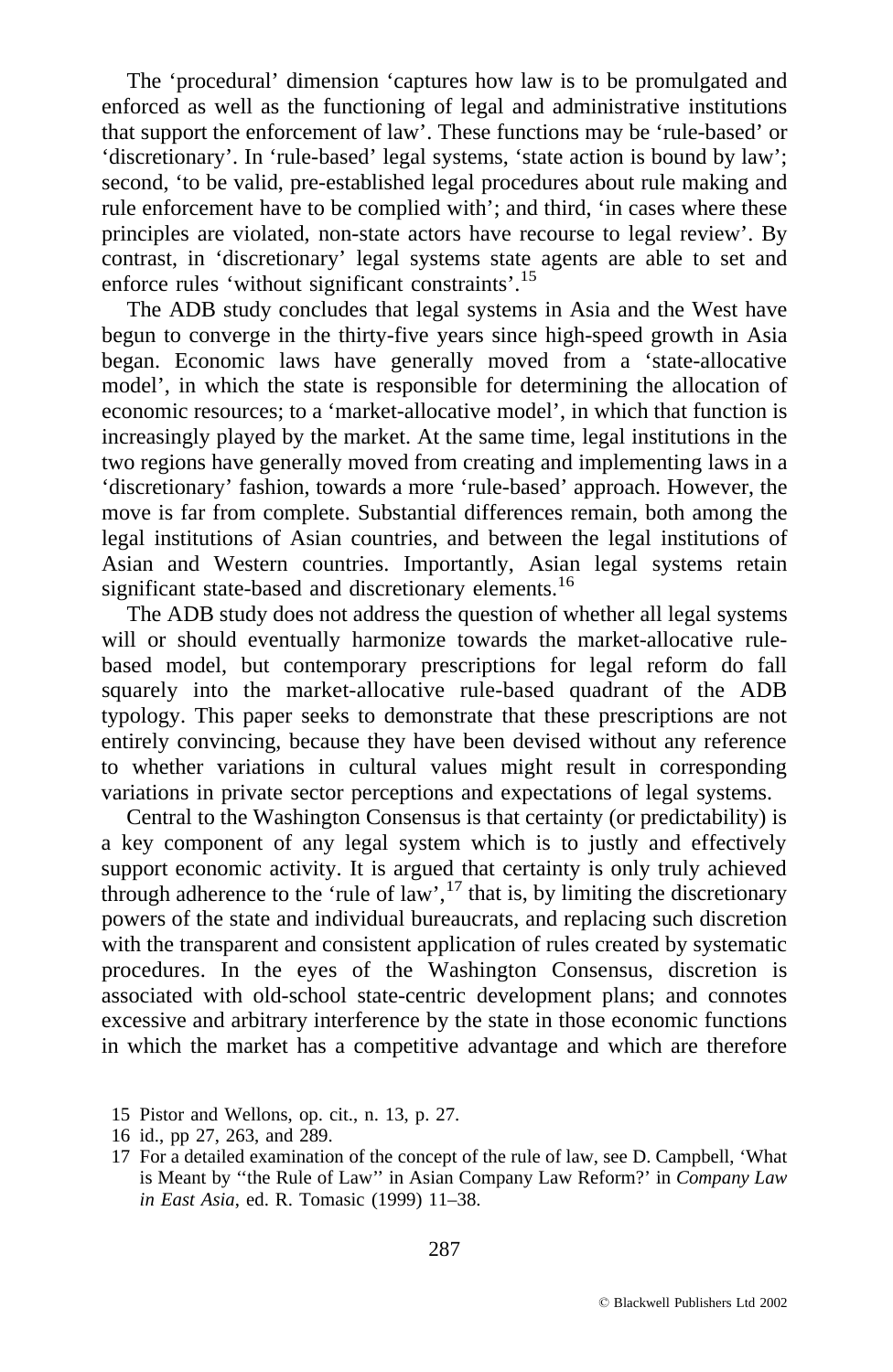outside of the proper jurisdiction of the state.<sup>18</sup> In accordance with the teachings of public choice theory, bureaucrats are viewed as essentially 'selfserving and rent-seeking', and discretion is, by definition, not of benefit to the private sector.<sup>19</sup> In the terminology of the ADB study, it is argued that if economic potential is to be realized, the function of allocating resources should increasingly be performed by the market, rather than the state; and the procedural functions of legal systems must move from the discretionary end of the continuum towards the rule-based end.

#### *2. Room for variety*

The normative undertones of legal reform policy, although not unusual in the development field, are particularly striking given that the suggestion that discretion should be limited is one of the most politically charged 'economic' conclusions ever drawn by a development organization. The institutional school of economics, upon which the World Bank relies, teaches that 'there is no unique efficient result' of the interaction between legal systems and the economy.<sup>20</sup> The very notion of seeking an ideal-type legal system for supporting FDI seems to go against this fundamental institutionalist rule: first, in that it dictates that such a search is desirable; and second, in that it seeks to define a set of criteria according to which a legal system should be measured. If institutions 'matter economically in the actual costs (and benefits) they create for businesses, not in their compliance with ideal forms', then institutions must be assessed according to their effect on the 'efficiency of economic transactions,' rather than on the extent of 'their resemblance to rational Western norms of law and jurisprudence'.<sup>21</sup>

As David Campbell explains, technically, the definition of 'justice based on the rule of law as predictability . . . can embrace a wide range of political regimes. Obviously, some tyrannies are of their nature unpredictable, and so cannot construct a legal system which is just' according to this definition. But:

[T]he argument for the extension of the rule of law based on the facilitation of economic development typically does *not* follow the technical argument for the rule of law as predictability through to its politically agnostic, amoral

- 18 World Bank, *World Development Report 1996: From Plan to Market* (1996) at 93– 97; and World Bank, *World Development Report 1997: The Role of the State in a Changing World* (1997) at 8 and 103–6.
- 19 Tshuma, op. cit. n. 3, p. 78. See, also, A. Perry, *Legal Systems as a Determinant of FDI: Lessons from Sri Lanka* (2001) at ch. 3.
- 20 N. Mercuro and S. Medema, *Economics and the Law: From Posner to Post Modernism* (1997) at 118.
- 21 A. Stone et al., 'Public Institutions and Private Transactions: a Comparative Analysis of the Legal and Regulatory Environment for Business Transactions in Brazil and Chile' in *Empirical Studies in Institutional Change*, eds. L. Alston et al. (1996) at 95, 95–9.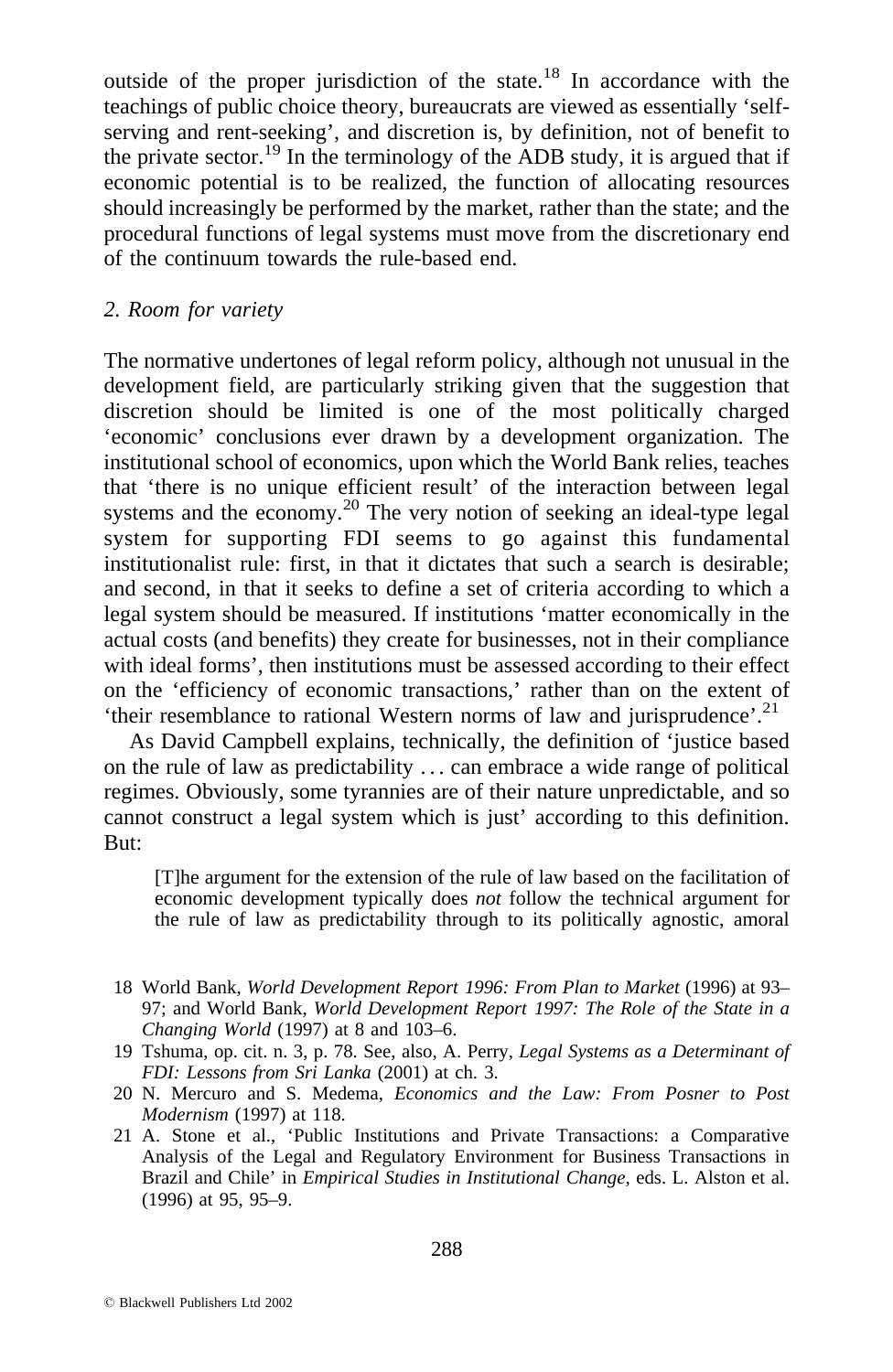conclusion. It typically is *not* envisaged that the rule of law will operate neutrally in respect of the political regime in which it is established. It typically is argued that it will change that regime, ultimately bringing it more into conformity with the bourgeois social structure of the advanced capitalist economies ... The neoclassical developmental strategy ... now turns on geographical 'universalization', or 'globalization' as it commonly is put, of private enterprise, and specifically the development within the Orient of the rationalization of the Occident ... [T]here is nothing that Weber would have regarded with more horror.<sup>22</sup>

Obviously, an acknowledgement of the existence of differences in the relationship between the private sector and states across the world is at the heart of the current legal reform agenda. Indeed, the World Bank and other development organizations have regularly noted that legal reform must be tailored to local culture, politics, and history; states must have ownership of and involvement in their legal reform programmes; and therefore, there is no 'simple guide for building [a legal system] to meet the needs of all peoples'.<sup>23</sup> Therefore, 'the drafting of laws to fit the local legal culture and constitutional requirements is a specialised legal skill'.<sup>24</sup>

It is nonetheless difficult to find concrete examples of such flexibility in legal reform programmes. Instead, development organizations have resorted to the adoption and promotion of a normative market-allocative rule-based model. Until recently, there has been little attempt to create any systematic way of discussing, let alone predicting, variations upon that model. As a World Bank publication has noted, the measurement of governance during the early years was largely anecdotal.<sup>25</sup> This is now changing, as the World Bank is currently developing a number of tools for measuring differences between the operation of legal systems. It has collected data from a wide variety of sources (risk assessment agencies, multilateral organizations, think tanks, and other  $NGOs)^{26}$  in order to document differences in the following areas: voice and accountability, political instability and violence, government effectiveness, regulatory burden, rule of law, and control of corruption.<sup>27</sup> However, very little attention has been paid to determining what the private sector really wants from legal systems. If indeed the private sector should get what it wants, surely it is important to find out what that is.

- 22 Campbell, op. cit., n. 17, pp. 21–26.
- 23 I. Shihata 'Preface: Good Governance and the Role of Law in Economic Development' in *Making Development Work*, eds. A. Seidman et al. (1999) xviixxiv. See, also Perry, op. cit., n. 19, ch. 3.
- 24 C. Gray, 'Reforming Legal Systems in Developing and Transition Countries' in Seidman et al., id., at p. 63.
- 25 D. Kaufmann et al., 'Governance Matters: From Measurement to Action' (2000) 27 *Finance and Development* 10, at 10.
- 26 id. and D. Kaufmann et al., 'Aggregating Governance Indicators', World Bank Policy Research Working Paper no. 2195 (1999). These papers, and the data sets on which they rely, can be found at <www.worldbank.org/wbi/governance>.
- 27 Kaufmann et al., op. cit., n. 25, p. 10.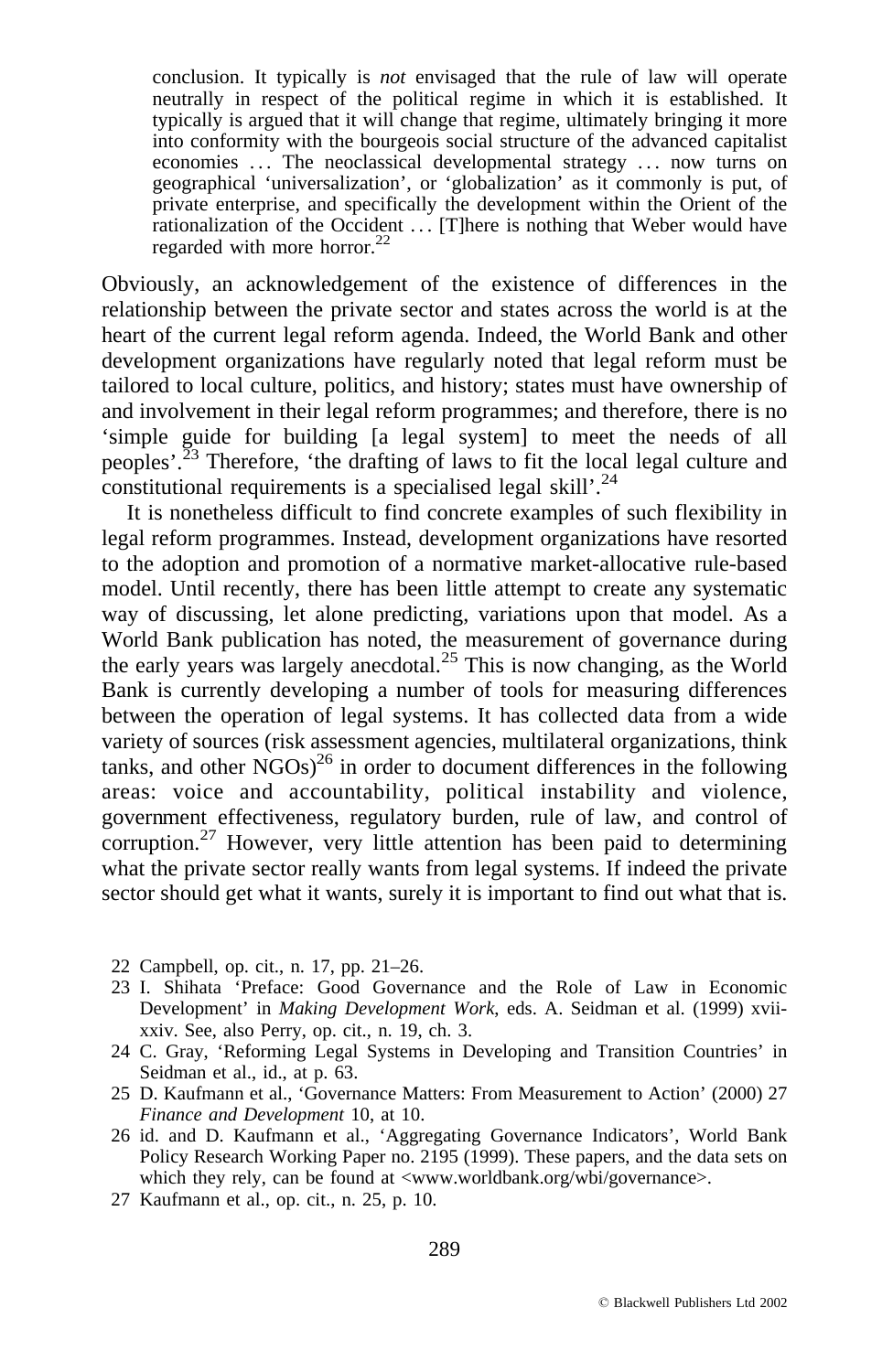#### DEFINING AND MEASURING THE RELATIONSHIP BETWEEN CULTURE, LEGAL SYSTEMS, AND ECONOMIC DEVELOPMENT

As Roger Cotterrell notes, legal sociologists and anthropologists have generally failed to define adequately the concept of 'legal culture'. For example, it is often unclear which aspects of culture are considered to be specifically 'legal' and what is not; at what levels (for example, family, ethnic group, profession, nationality) independent legal cultures can be said to exist; and what is the purpose of developing the concept in the first place. As a result, the concept of 'legal culture' is generally too imprecise either to be subjected to empirical measurement, or to be of significant use to legal theory.<sup>28</sup> For the purposes of this paper, the term 'culture' is intended to refer to the values that economic actors carry with them as a result of their personal experience, and according to which they make economic decisions. In the context of its relationship with legal systems and economic development, 'culture' is intended to refer to those values which might be expected to affect economic actors' perceptions and expectations of legal systems.

Although he is generally cautious about the wisdom of subjecting cultural variance to empirical measurement, Cotterrell does suggest that such efforts might yield useful results in some circumstances. He argues that by describing legal cultures in terms of 'pure or ideal types (that is, logically constructed concepts deliberately designed not to represent empirical reality but to organise interpretation of it)' researchers can make useful comparisons between different legal cultures, without denying the existence of variations within each 'type'.<sup>29</sup> For example, Cotterrell notes the efforts of Mirjan Damaska 'to ''disaggregate'' what might be thought of as very general differences in legal culture as between common law and civil law procedural systems'. Instead, Damaska considers legal systems with reference to new ideal types. These ideal types are based upon differences in 'ideas that are capable of moulding forms of justice into recognisable patterns', and logical relationships between those ideas.<sup>30</sup> Hofstede's work (and the manner in which it is used in this paper) seeks to achieve a similar balance.

Hofstede's research into cultural variance is based primarily upon the results of a massive survey (over 116,000 questionnaires including over 100 standardized questions) administered (in 1968 and again in 1972) to IBM

<sup>28</sup> R. Cotterrell 'The Concept of Legal Culture' in *Comparing Legal Cultures*, ed. D. Nelken (1997) 13–29, at 13–21.

<sup>29</sup> id., pp. 24–5.

<sup>30</sup> id., p. 24. Cotterrell also argues (id., p. 25) that 'where relevant cultural aggregates are small scale and isolated', it 'may be feasible . . . to attempt to describe and record, ethnographically, in all its richness and complexity, a cluster or aggregate of attitudes, customs and patterns of social action such as might make up ... legal culture'.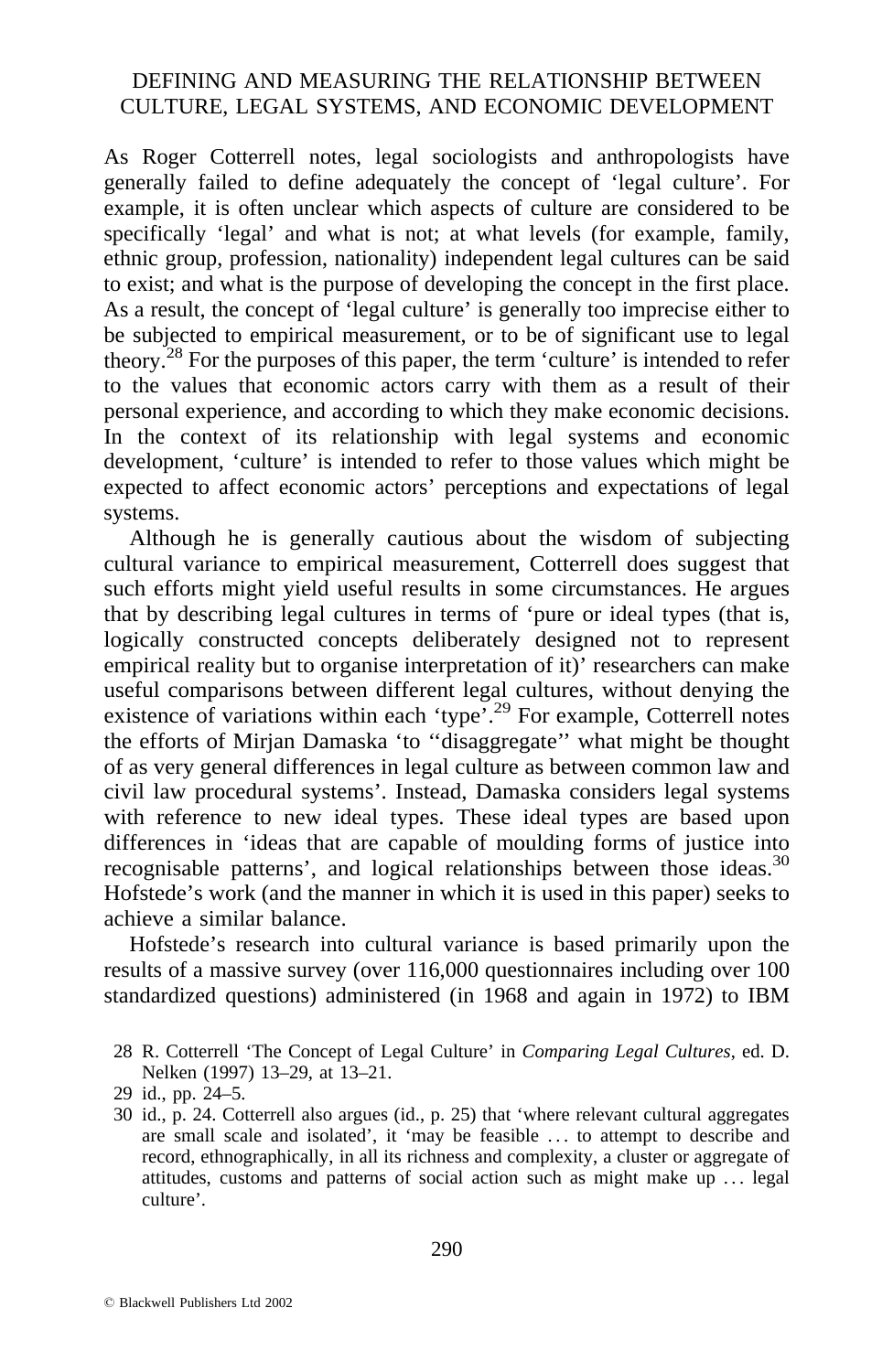employees from fifty countries and three multi-country regions, working in seventy-two subsidiaries.<sup>31</sup>

Statistical analysis of the data revealed four main dimensions along which cultural attitudes vary. That is, answers to questions relating to these four dimensions tended to be strongly correlated with the nationality of the respondent. The dimensions were: degrees of social equality (power distance); individualism versus collectivism; assertiveness (masculinity) versus modesty (femininity); and ways of dealing with uncertainty. According to Hofstede, these dimensions corresponded 'amazingly well' with those identified in 1954 by sociologist Alex Inkeles and psychologist Daniel Levinson.<sup>32</sup> A fifth dimension of 'long-term versus short-term orientation' was later identified during research into Confucian values by Michael H. Bond and his 'Chinese Culture Connection' team.<sup>33</sup> Before moving on to discuss the possible relevance of Hofstede's findings to the relationship between legal systems and economic growth, it is necessary to explain in greater detail his methodology and where it fits into the controversies which plague empirical work in this field.

Responses for each nationality/region on each dimension were ranked and converted into relative scores. The scoring system was devised using a formula which forced the scores to range roughly from zero to 100. It is important to emphasize that since the rankings and scores are relative, they only tell us about the nature of cultural attitudes of one country *relative* to another.<sup>34</sup> The contribution of Hofstede's analysis is to allow us to plot and compare a five-dimensional picture of the 'mental software' of people from each country/region. It does not tell us absolutes.<sup>35</sup> It is also important to

- 31 Hofstede, op. cit., n. 2, p. 251. Those interested in understanding the methodology of the study in greater detail should consult G. Hofstede, *Cultures Consequences: International Differences in Work-Related Values* (1980).
- 32 id., pp. 13–14. As Hofstede notes (id., p. 14) the validity of these dimensions is strengthened by the fact that they are remarkably similar to those predicted by other researchers in the past. His findings are continually cross-referenced with those of other studies by psychologists, sociologists, and anthropologists.
- 33 id., p. 161. Questionnaires were devised by Chinese researchers in order to identify issues of importance to Confucian societies, and administered to 100 students in twenty-three countries. The research appears in The Chinese Culture Connection (a team of 24 researchers), 'Chinese Values and the Search for Culture-Free Dimensions of Culture' (1987) 18 *J. of Cross Cultural Psychology* 143. More recently, Niels Noorderhaven and Bassirou Tidjani have begun to look for Africaspecific cultural values in 'Culture, Governance and Economic Performance: An Explorative Study with a Special Focus on Africa' (2001) 1 *International J. of Cross Cultural Management* 31–52.
- 34 Hofstede, op. cit., n. 2, pp. 24, 53, 82, and 113.
- 35 The importance of the distinction between relative and absolute measurements can be illustrated using the concepts of absolute poverty (of which malnourishment could be an indicator) and relative poverty (of which having one car, as compared to your neighbour's two cars, could be an indicator).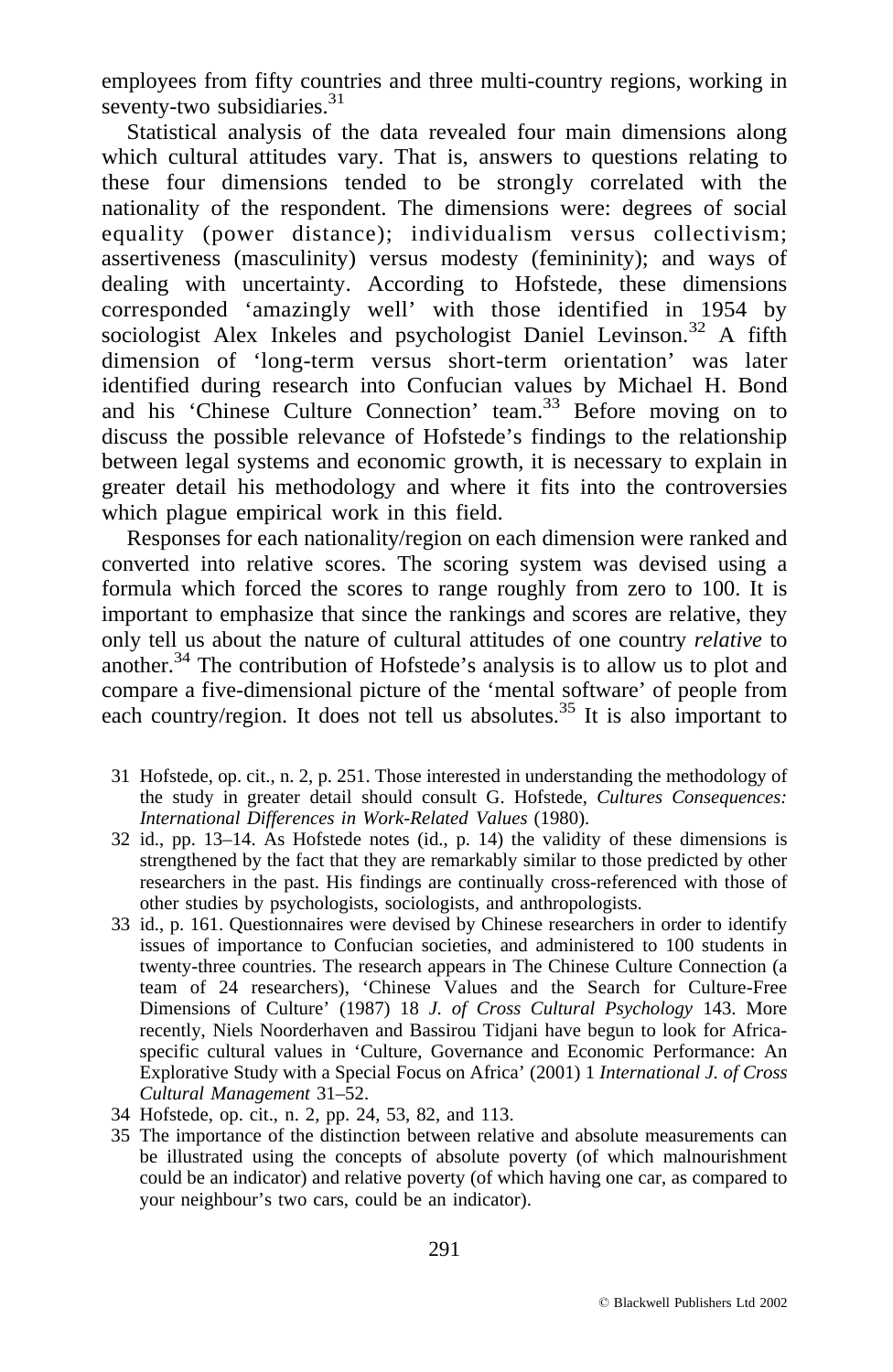note that like Damaska, Hofstede constructed his analytical system from the bottom up. However, unlike Damaska, Hofstede uses dimensions, rather than strict ideal types. As Hofstede explains, '[i]n practice, typologies and dimensional models can be considered as complementary. Dimensional models are preferable for research, but typologies for teaching methods'. He (and this paper) therefore adopts a typology approach to explaining the dimensions revealed by the data. He (and this paper), 'describes the two opposite extremes, which can be seen as ideal types' for each dimension, but as the scores show, 'most real cases are somewhere in between the extreme pictured'.<sup>36</sup>

It remains to address two general criticisms which some commentators might be expected to level at Hofstede's work. The first criticism is that much empirical work in the field of culture theory relies primarily on distal, rather than proximal variables.<sup>37</sup> This is true of Hofstede's work. For example, he does not ask respondents directly about their attitudes to uncertainty. Instead, his conclusions about attitudes to uncertainty are based upon information such as how long respondents expected to continue working for IBM, and whether respondents agreed with the statement that 'company rules should not be broken even when the employee thinks it is in the company's best interest'.<sup>38</sup> This is problematic since some would argue that '[p]roximal variables are usually far more efficient in accounting for behaviour than distal variables.' Indeed, some would go so far as to say there is 'tremendous difficulty in accounting for *anything* by means of distal variables'.<sup>39</sup> On the other hand, others would argue that the use of proximal variables introduces the problem of social desirability by encouraging answers which are intended by respondents to be more socially acceptable than accurate.

The second criticism relates to the capacity in which respondents provide information. Hofstede's material was collected from employees of IBM, and was designed to test their values in that capacity. Some might argue that the material should not be used for any other purpose. Social relations 'differ, depending on which group membership is considered: work group, family or leisure. If a person responds to a questionnaire, which role is he or she adopting?' This may depend upon many factors, including the 'contents of the questionnaire, the setting in which it is administered and its stated purpose'.<sup>40</sup> However, Hofstede felt that the size and depth of the survey allowed him to draw broader conclusions about national value systems. Even

- 38 Hofstede, op. cit., n. 2, p. 112.
- 39 Sjoberg, op. cit., n. 37, p. 116.
- 40 id., pp. 116–17.

<sup>36</sup> Hofstede, op. cit., n. 2, p. 15.

<sup>37</sup> L. Sjoberg, 'Explaining Risk Perception: An Empirical Evaluation of Cultural Theory' in *The Earthscan Reader in Risk and Modern Society*, eds. R. Lofstedt and L. Frewer (1998) 115, at 116.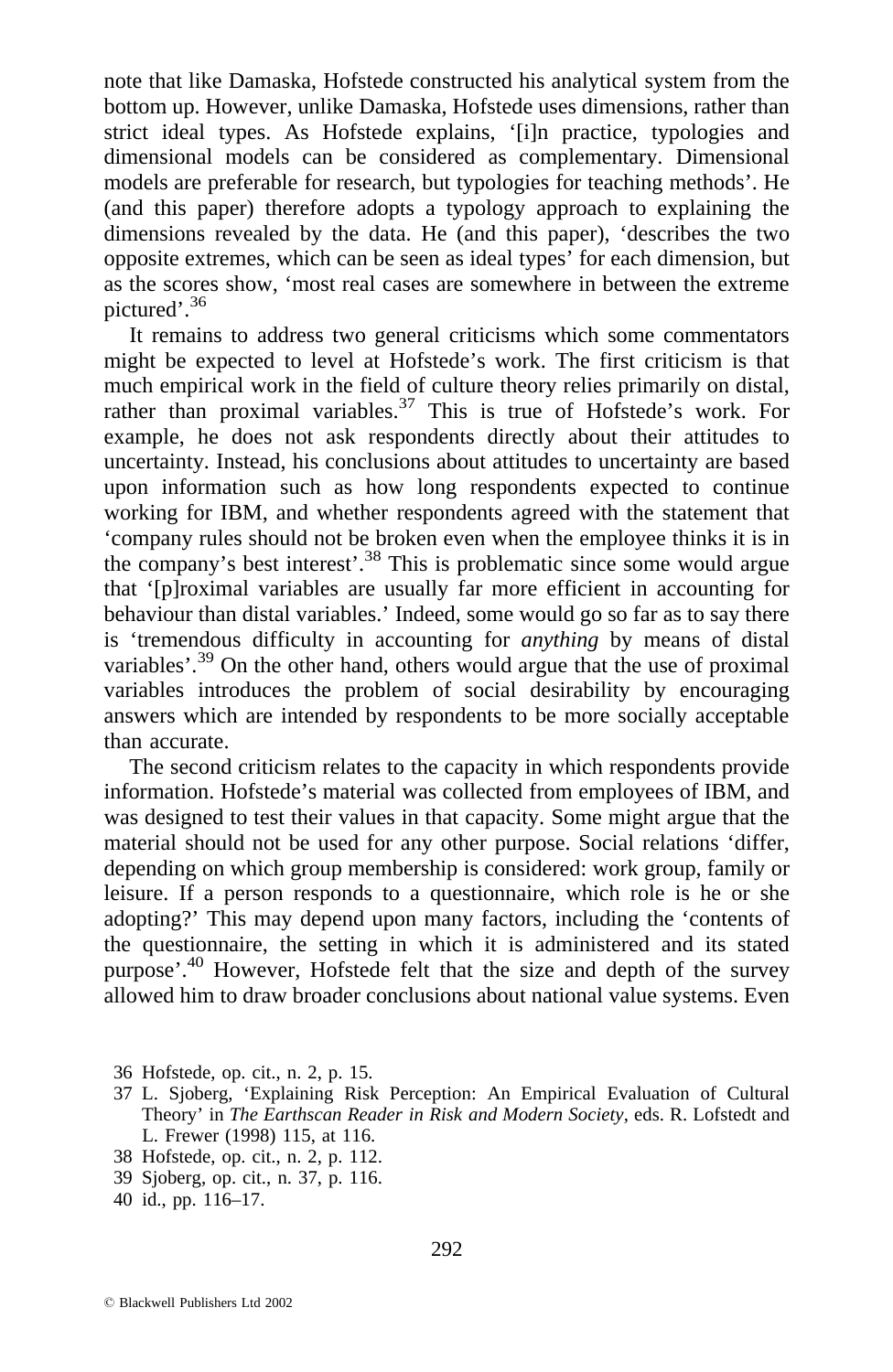if the IBM working environment might affect responses, the fact remains that since the respondents were all 'functionally equivalent' IBM employees and varied only in terms of nationality, the latter is the only variable which could account for differences in response.<sup>41</sup> Ultimately, it seems better to proceed with caution, than to simply ignore such a unusually large and detailed data set.

#### VARIATIONS IN 'MENTAL SOFTWARE'

This paper does not attempt to cover the full range of Hofstede's findings. Instead, it focuses on the three dimensions (power distance, individualism, and ways of dealing with uncertainty) which seem most relevant to the study of the relationship between legal systems and economic activity. Furthermore, scores for each dimension are given only for the following selection of countries: Britain, Hong Kong,<sup>42</sup> India, Japan, France, the Philippines, Pakistan, Taiwan, and the United States. The countries represent a range of stages of economic development and geographical locations in the West,

|                                                                               |                                       | Uncertainty<br>Avoidance<br>$(UAI)^{43}$ | Individualism<br>$(IDV)^{44}$ | Power<br>Distance<br>$( PDI)^{45}$ |
|-------------------------------------------------------------------------------|---------------------------------------|------------------------------------------|-------------------------------|------------------------------------|
| Western<br>Indust-<br>rialized                                                | Great Britain<br>France<br><b>USA</b> | 47/48<br>10/15<br>43                     | 3<br>10/11                    | 42/44<br>15/16<br>38               |
| Asian<br>Indust-<br>rialized                                                  | Hong Kong<br>Japan<br>Taiwan          | 49/50<br>7<br>26                         | 37<br>22/23<br>44             | 15/16<br>33<br>29/30               |
| Less<br>Deve-<br>loped                                                        | India<br>Pakistan<br>Philippines      | 45<br>24/25<br>44                        | 21<br>47/48<br>31             | 10/11<br>32<br>4                   |
| * Shaded areas indicate range of over 10 within regional/developmental group. |                                       |                                          |                               |                                    |

**Table 1: Hofstede Rankings by Region and Stage of Economic Development\***

41 Hofstede, op. cit., n. 2, p. 251.

- 42 Hong Kong is treated as a 'country' because Hofstede's data was collected before the handover of Hong Kong to the People's Republic of China.
- 43 Hofstede, op. cit., n. 2, p. 113. Rankings out of 53.
- 44 id., p. 53. Rankings out of 53.
- 45 id., p. 26. Rankings out of 53.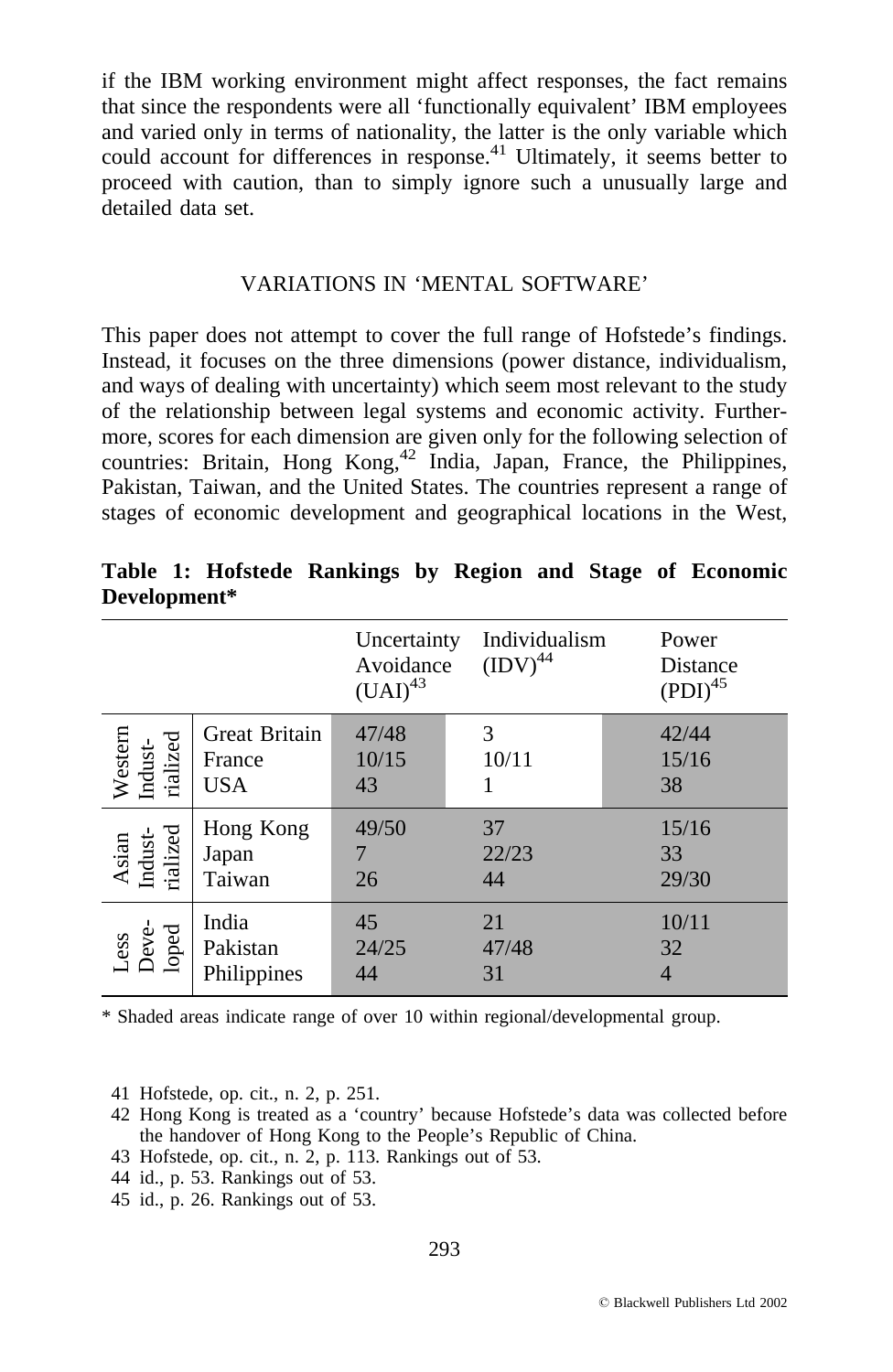South Asia and East Asia, and have been chosen in order to give a flavour of Hofstede's findings.

Table 1 sets out the data for the nine selected countries, divided by region and stage of economic development, along the three selected cultural dimensions. Shaded areas indicate a difference of over ten ranks (of a possible fifty-three) within the regional/developmental group. These include all but the scores of Western industrialized nations as they relate to individualism. The definition and precise implications of each index will be described in detail below. At this point, the conclusion to be drawn from this rough indicator is that cultural differences exist even as between countries of similar region and/or stage of economic development.

In the following sections, Hofstede's findings will be analysed for evidence of the potential impact of mental software on (a) the importance of legal systems and (b) the core components of an effective legal system. Particular attention will be paid to Hofstede's comments relating to three key areas: relationships between individual economic actors, the structure of legal systems, and interactions between individual economic actors and the state.

#### VARIATIONS IN LEVELS OF LEGALISM

The Washington Consensus places a heavy emphasis on the existence of clear laws which detail the rules of engagement among economic actors and between economic actors and the state, and which are fully enforced. This approach is apparent in the Foreign Investment Advisory Service (FIAS) methodology for assessing the need for reform of legal systems. The FIAS examines 'what is required [of individual economic actors] for *full* compliance with *all* existing laws and regulations'.<sup>46</sup> Similarly, De Soto's influential study of the costs of bureaucracy documented the number of steps and the costs required to enter and remain in the formal business world in Peru,<sup>47</sup> but did not assess whether alternative mechanisms had been developed to speed up or smooth out the process of 'going formal' and if so, how much those alternative routes cost.<sup>48</sup>

But it is not clear that such a legalistic approach is uniformly suitable. For example, the 1998 ADB study found that 'litigation rates vary considerably across economies,' and that the 'variation cannot be explained by economic development, or the extent to which division of labour has been achieved in these economies'. It found that 'litigation rates in Japan in particular have remained much lower than in other high performing economies. Nor do institutional constraints explain differences in litigation rates'. A comparison

- 47 H. De Soto, *The Other Path* (1989) at 134.
- 48 Stone et al., op. cit., n. 21, p. 105.

<sup>46</sup> Foreign Investment Advisory Service (FIAS) *Administrative Barriers* <www.fias.net/services/barriers.htm>, visited December 1999. Emphasis added.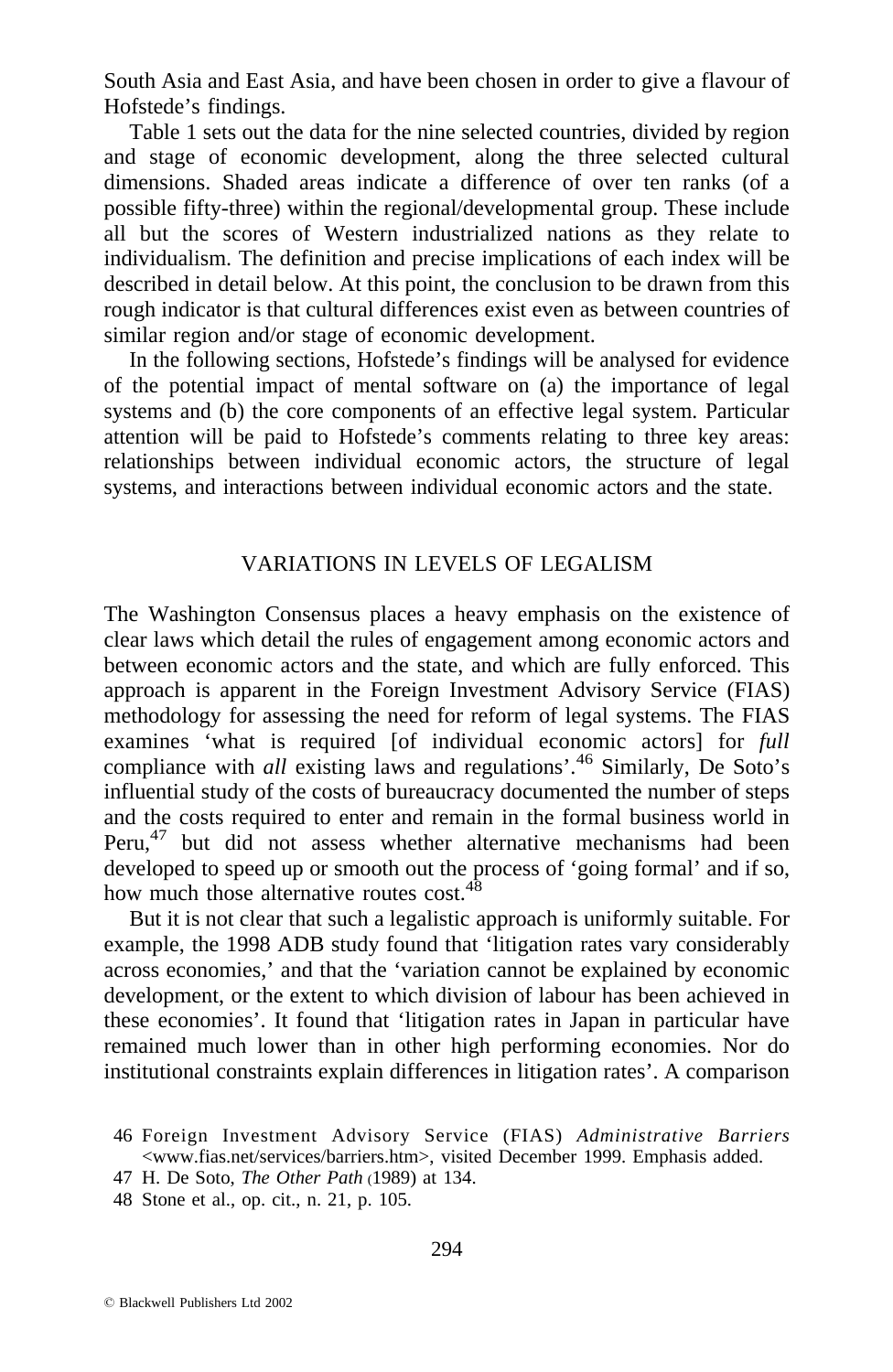of litigation rates in Japan and Taiwan 'demonstrates that even when we control for shared civil law tradition and legacy of state imposed ceilings for the legal profession, litigation rates vary considerably'. The team therefore declared itself unable to 'solve this puzzle of persistent divergence'.<sup>49</sup>

Hofstede's findings indicate two possible avenues of research which might help to resolve the quandary identified by the ADB. As will be shown in the following subsections, inter-cultural variations in attitudes to uncertainty and in levels of individualism might explain apparent variations in the importance of legal systems.

#### *1. Attitudes to uncertainty*

According to Hofstede, the 'need for laws and rules is not based on formal logic but on psycho-logic' in particular, the psychological need for certainty.<sup>50</sup> This is precisely the kind of nuance which is likely to escape consideration under the blackboard approach.

The term 'certainty' describes the extent to which risk is capable of measurement. The term 'risk' describes the measurement of both the probability that an outcome will occur, and the likely impact of that outcome upon the economic actor. Where the level of risk is known, economic actors can form legal relationships which cover most possibilities, and which carry appropriate valuations of obligations.<sup>51</sup> In theory, it does not matter that economic actors do not know precisely which outcome the future holds, as long as 'all the alternative possibilities are known and the probability of the occurrence of each can be accurately ascertained'. Furthermore, where an outcome has a known risk of occurring, 'it does not especially matter even whether the proportion is large or small. The loss becomes a fixed cost in the industry and is passed on to the consumer'.<sup>52</sup>

However, problems may arise in the context of uncertainty that is, when there is a lack of credible data from which to calculate the likelihood of change, and the likely impact of that change upon an economic decision.<sup>53</sup> In the context of uncertainty, risk cannot be quantified. It is therefore presence or lack of credible information which distinguishes risk, which is not a problem, from uncertainty, which is a problem.<sup>54</sup> In theory, a firm will invest in a high-, medium-, or low-risk enterprise where there is high degree of certainty (such that the risk surrounding an investment can be quantified and costed) but the higher the uncertainty, the less likely it is that any investments will be made.

49 Pistor and Wellons, op. cit., n. 13, p. 215.

- 50 Hofstede, op. cit., n. 2, pp. 120–1.
- 51 A. Belcher, 'The Boundaries of the Firm: The Theories of Coase, Knight and Weitzman' (1997) 17 *Legal Studies* at 25.
- 52 F. Knight, *Risk, Uncertainty and Profit* (1921) at 198 and 213.
- 53 Belcher, op. cit., n. 51, p. 25.
- 54 Knight, op. cit. n. 52, p. 198.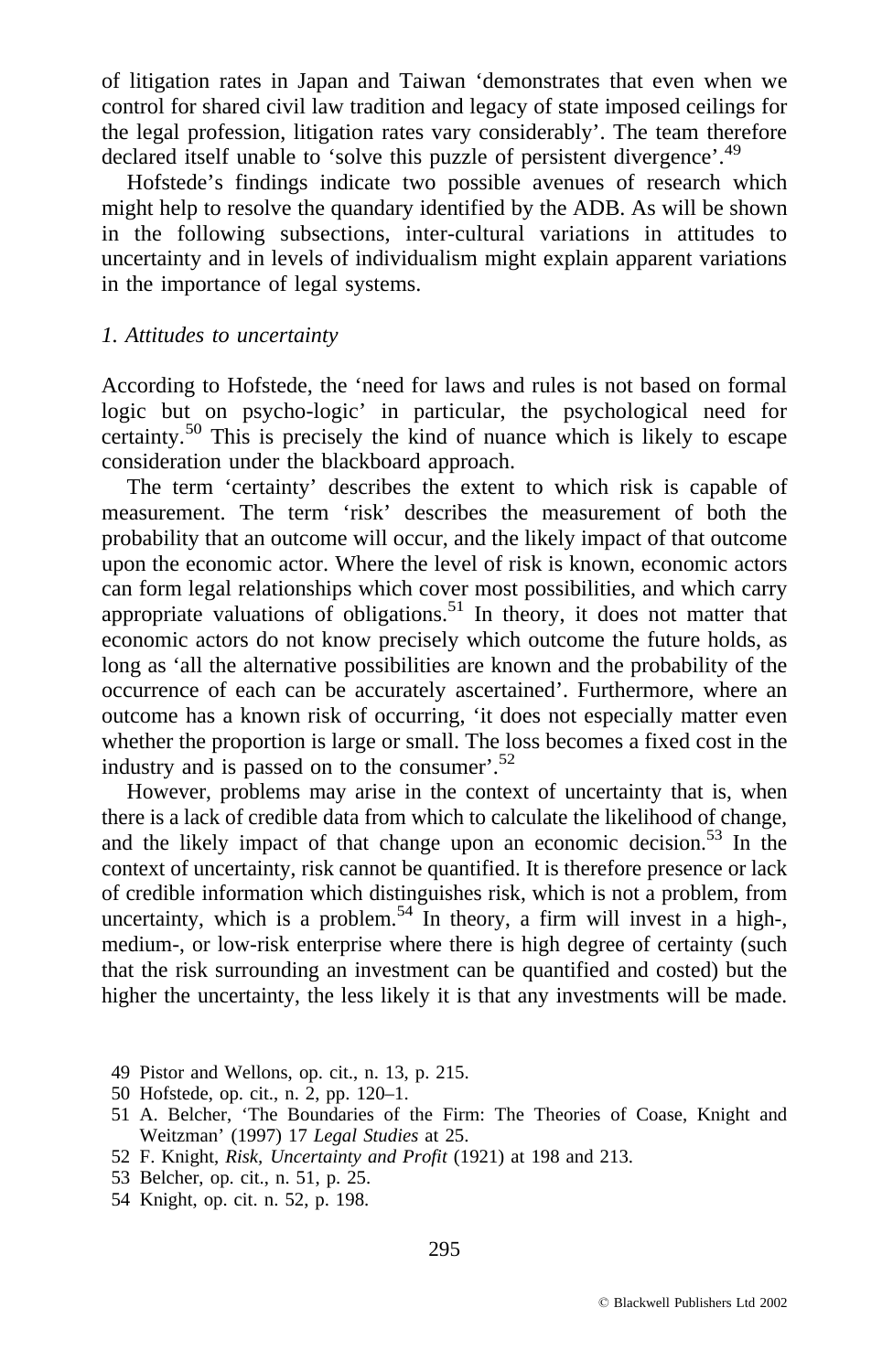This proposition is supported by the Borner et al. study, which showed strong correlations between political credibility, as perceived by the private sector, and investment levels: countries with high perceived political credibility had high investment rates, and vice versa.<sup>55</sup> The study argues that in a credible state economic actors are more confident, and therefore more prone to making investments, because they can 'readily predict the vagaries of the future and be reasonably assured of continued free competition'.<sup>56</sup> From this we can conclude that the predictability (or certainty) of a legal environment may be an important factor in determining economic growth rates.

Uncertainty is a fact of life in any society. Where societies differ is in the extent to which they seek to avoid uncertainty, and in their choice of uncertainty-reduction tool, such as law. The amount and content of laws 'continue to vary' from country to country, and show 'no signs of spontaneous convergence', despite 'the availability of the same information virtually anywhere around the globe'. According to Hofstede, this is because attitudes to uncertainty vary across cultures, and these attitudes are 'not based on formal logic but on psycho-logic'.<sup>57</sup>

Hofstede's Uncertainty Avoidance Index (UAI, Chart 1) measures 'the extent to which the members of a culture feel threatened by uncertain or unknown situations'.<sup>58</sup> Since the UAI score is only relative, these findings do not show that the Japanese are completely intolerant of any uncertainty, nor that people from Hong Kong will tolerate total uncertainty. What they do illustrate is that certainty, and perhaps therefore legal systems, will be of varying degrees of importance in different countries. People from countries with a high UAI score tend to have an 'emotional' need for rules; to believe that 'as little as possible should be left to chance'; to 'shun ambiguous situations'; and to 'look for a structure in their organizations, institutions and relationships which makes events clearly interpretable and predictable'.<sup>59</sup> As a result, countries with high UAI scores tend to have more precise laws than those with low UAI scores. For example, while Germany (UAI score of sixty-

- 55 S. Borner et al., *Political Credibility and Economic Development* (1995) at 62–71. A later study for the World Bank (World Bank, op. cit. (1997), n. 18, pp. 4–5, 32, and 43) produced similar results. Private sector perceptions of the credibility of governments were found to deteriorate (along with investment levels) in the following order: OECD, South and South-east Asia, Middle East and North Africa, Central and Eastern Europe, Latin America and Caribbean, Sub-Saharan Africa and Commonwealth of Independent States.
- 56 Borner et al., op. cit., n. 55, p. 16. See also Shihata, op. cit., n. 23, p. xxiii; World Bank, op. cit. (1996), n. 18, pp. 85–9; and World Bank, op. cit. (1997), n. 18, p. 43.
- 57 Hofstede, op. cit., n. 2, pp. 110–11, 120–1.
- 58 id., p. 113.
- 59 id., pp. 116 and 120–1. Hofstede goes on to stress that a person who avoids uncertainty does not necessarily avoid risk. People from uncertainty avoiding cultures 'are often prepared to engage in risky behaviour in order to reduce ambiguities, like starting a fight with a potential opponent rather than sitting back and waiting.' Once the fight has become a reality, uncertainty is effectively dispelled.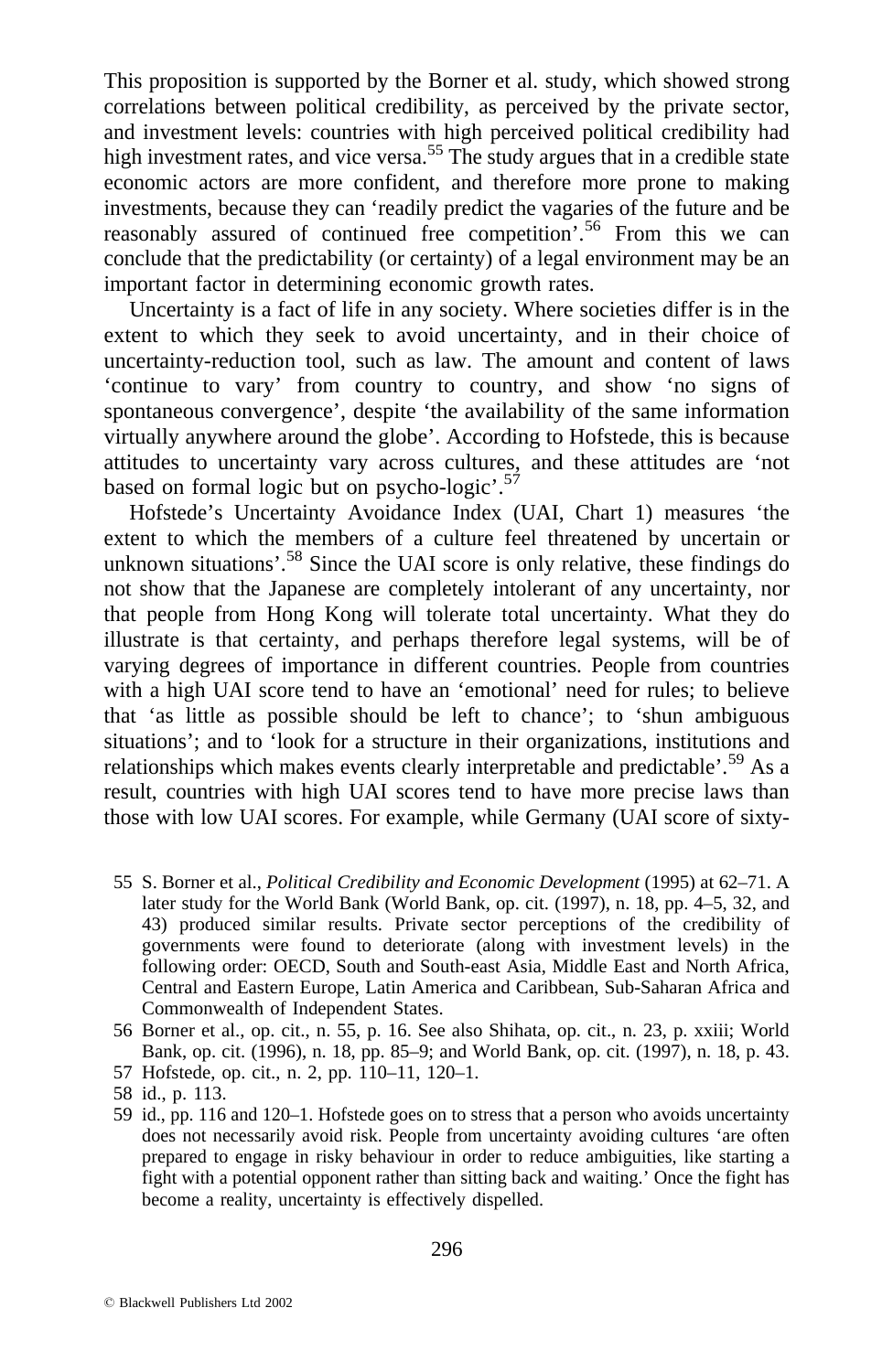five) 'has laws for the event that all other laws might become unenforceable', Great Britain (UAI score of thirty-five) 'does not even have a written constitution'.<sup>60</sup> Rules and 'rule-oriented behaviours' in high UAI countries are often 'clearly non-sensical, inconsistent, or dysfunctional'. This is because 'even ineffective rules satisfy people's emotional need for formal structure. What happens in reality is less important'. By contrast, low UAI countries have 'an emotional horror of formal rules' and resort to them only 'in case of absolute necessity'. Paradoxically, 'although rules in countries with weak uncertainty avoidance are less sacred, they are generally more respected'.<sup>61</sup>

The politics of high UAI societies lean to the right, with an emphasis on law and order. Citizens in these countries are 'pessimistic about their possibilities of influencing decisions made by authorities', and tend to be less likely to protest against the state. They 'are not only more dependent on the expertise of the government, but they also seem to feel that this is how things should be'. By contrast, citizens in weak uncertainty avoidance countries (low UAI score) 'believe they can participate in political decisions at the lowest, local level', are more prepared to protest against the state.<sup>62</sup>



**Chart 1. Uncertainty Avoidance Index (UAI)<sup>63</sup>**

60 id., p. 126. 61 id., pp. 120–1. 62 id., pp. 127–8. 63 id., p. 113.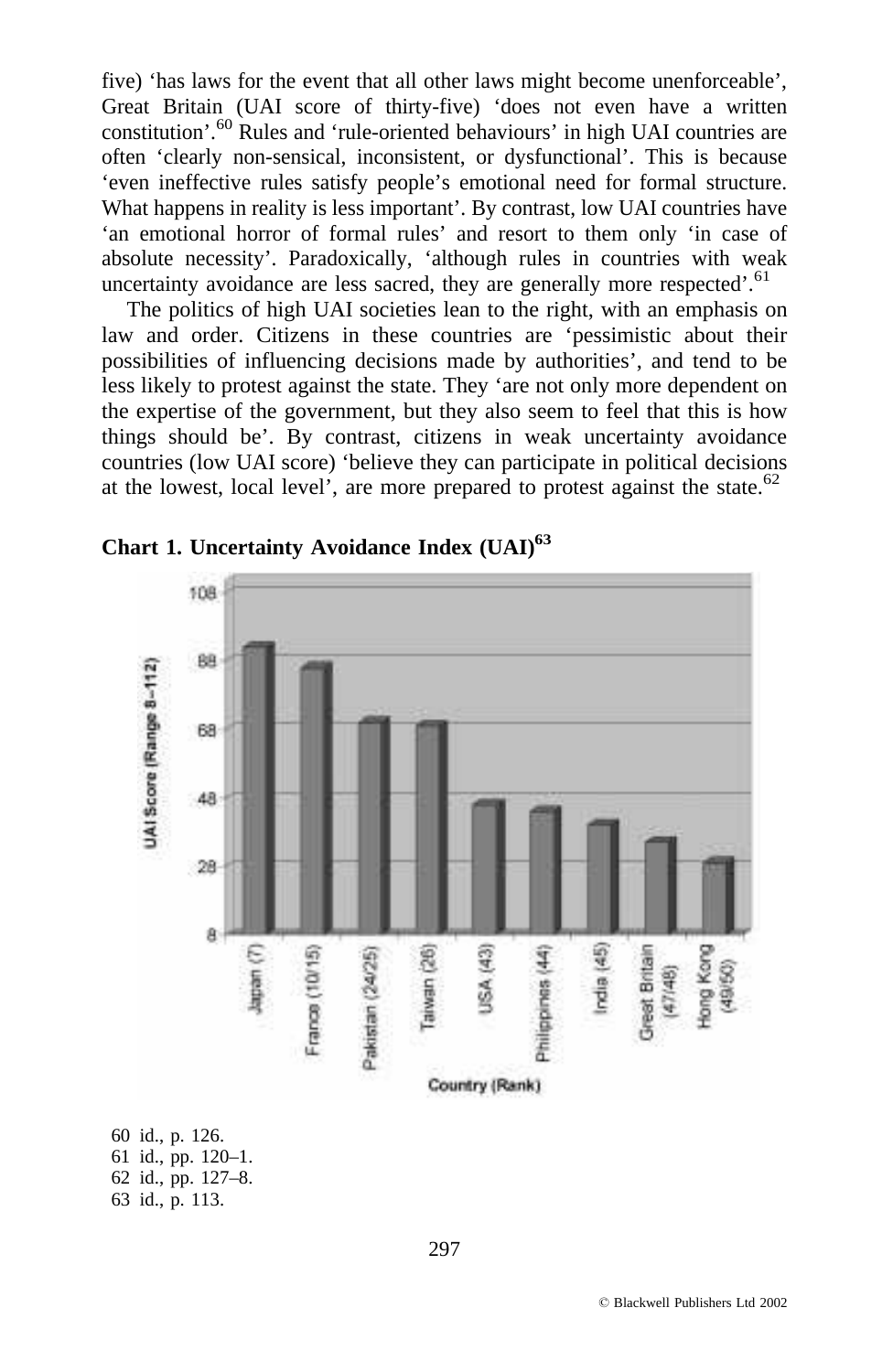Attitudes to uncertainty do not appear to be inextricably linked to either geographical location or economic development.<sup>64</sup> For example, the Japanese have the highest UAI score of the nine selected countries (ninety -two), while people from Hong Kong have the lowest UAI score of the selected countries; and the score of India (forty) is closer to that of Great Britain (thirty-five) than to that of Pakistan (seventy). However, in some countries the roots of uncertainty avoidance may be located in historical connections to the Roman Empire (for example, France, high UAI score) and the Chinese Empire (for example, Taiwan, low UAI score). While the Roman Empire produced uniformly applicable codified laws, the Chinese Empire 'never knew this concept of law' and instead operated according to general principles.<sup>65</sup>

The implications of the UAI for this paper are that attitudes to uncertainty appear to vary in complex – and therefore as yet unpredicatable – ways; that variations in attitudes to legal systems have been identified at the general level, but not explored, by development organizations; and that one method of exploring this area might be to treat legal systems as a tool for uncertainty-reduction, thus opening the door to build upon the existing methodology and findings of cultural theory.

#### *2. Individualism*

Hofstede's Individualism Index (IDV, Chart 2) tells us about the extent to which people think of themselves primarily as an individual; or as a member of a group.<sup>66</sup> Hofstede notes that economics is essentially an 'individualist science' dominated by thinkers from 'strongly individualistic countries' such as the United Kingdom and the United States, and whose 'assumptions are unlikely to apply' in collectivist societies, in which the interests of the group are placed above those of the individual.<sup>67</sup> Again, this is a distinction which is unlikely to register on the blackboard economics radar.

64 id., p. 136. However, a weak negative correlation was found between UAI and wealth – that is, stronger uncertainty avoidance scores were slightly more likely to be found in poorer countries.

- 66 id., pp. 49–54. IDV scores were based on responses to questions such as: 'Try to think of those factors which would be important to you in an ideal job; disregard the extent to which they are contained in your present job. How important is it to you to ... Have a job which leaves sufficient time for your personal or family life.... Have considerable freedom to adopt your own approach to the job' and so on. As Hofstede notes, these issues do not cover the full range of distinctions between individualism and collectivism in society. However, correlations between these IBM findings and studies of 'other characteristics of societies confirm (validate) the claim that this dimension from the IBM data does, indeed, measure individualism: at pp. 51–2.
- 67 id., p. 72.

<sup>65</sup> id., p. 135.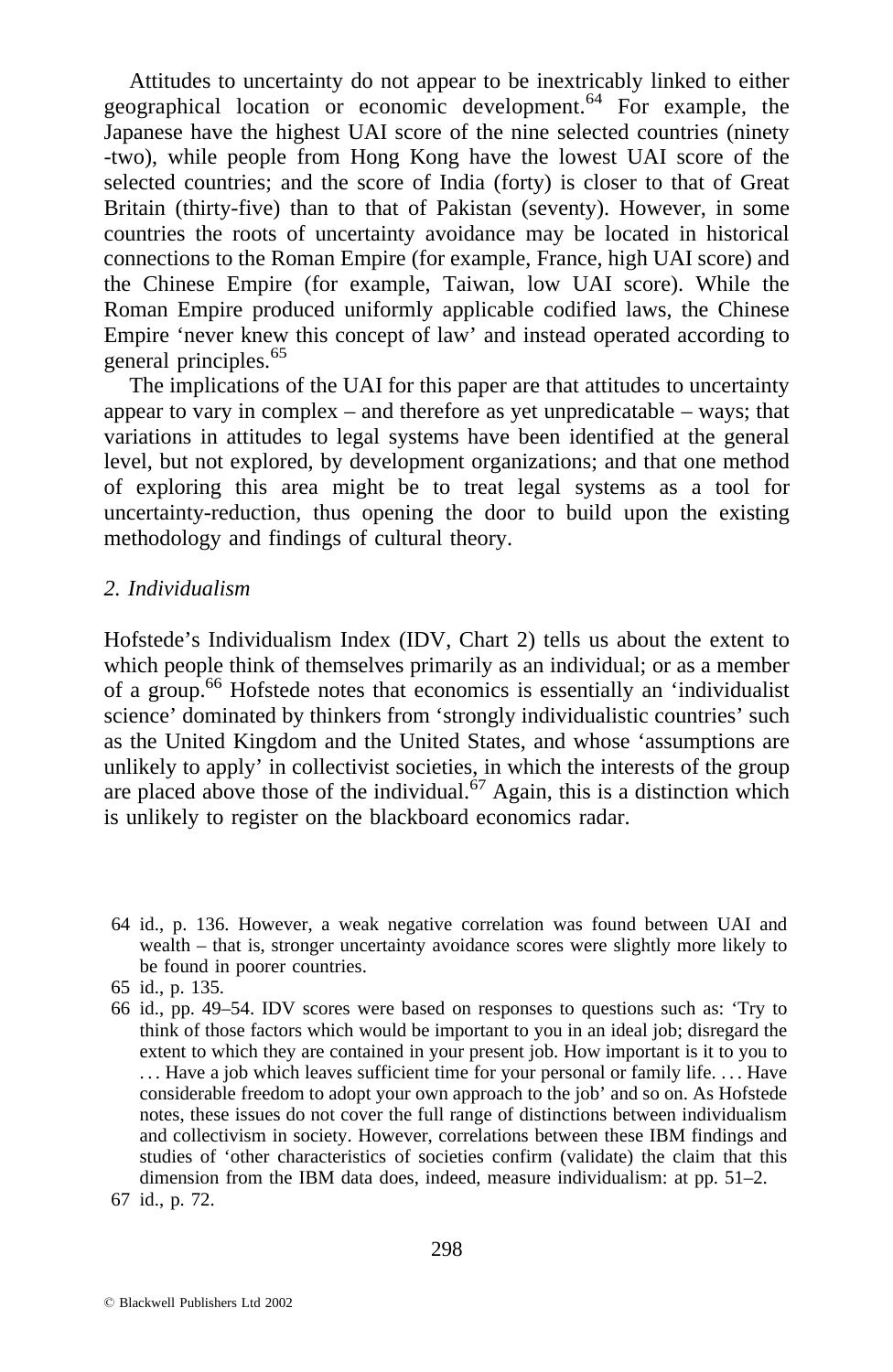

**Chart 2. Individualism Index (IDV)<sup>68</sup>**

The market-allocative rule-based model places a heavy emphasis on the existence of laws (such as those governing contracts) which support private economic arrangements. However, in some societies, non-contractual methods of doing business are equally if not more important. For example, it has been argued that Japanese economic activity relies upon notions of community and 'networks of trust'; Chinese (including Taiwanese) businesses rely on personal connections, 'reciprocal obligations and longterm negotiating relationships; and Korean business people favour ''cooperation'' over more legalistic relationships'.<sup>69</sup>

One explanation for this disparity is provided by Hofstede's finding that these societies are all relatively collectivist (low IDV score). In a collectivist society, 'the personal relationship prevails over the task and should be established first'. By contrast, in an individualist society (high IDV score), 'the task is supposed to prevail over any personal relationships'. Having made in investment in personal relationships, the collectivist has a foundation of understanding and trust on which to build. This phenomenon

<sup>68</sup> id., p. 53.

<sup>69</sup> J. Gray, *False Dawn: The Delusions of Global Capitalism* (1998) at 169 and 183–5. See, also, Perry, op. cit., n. 19.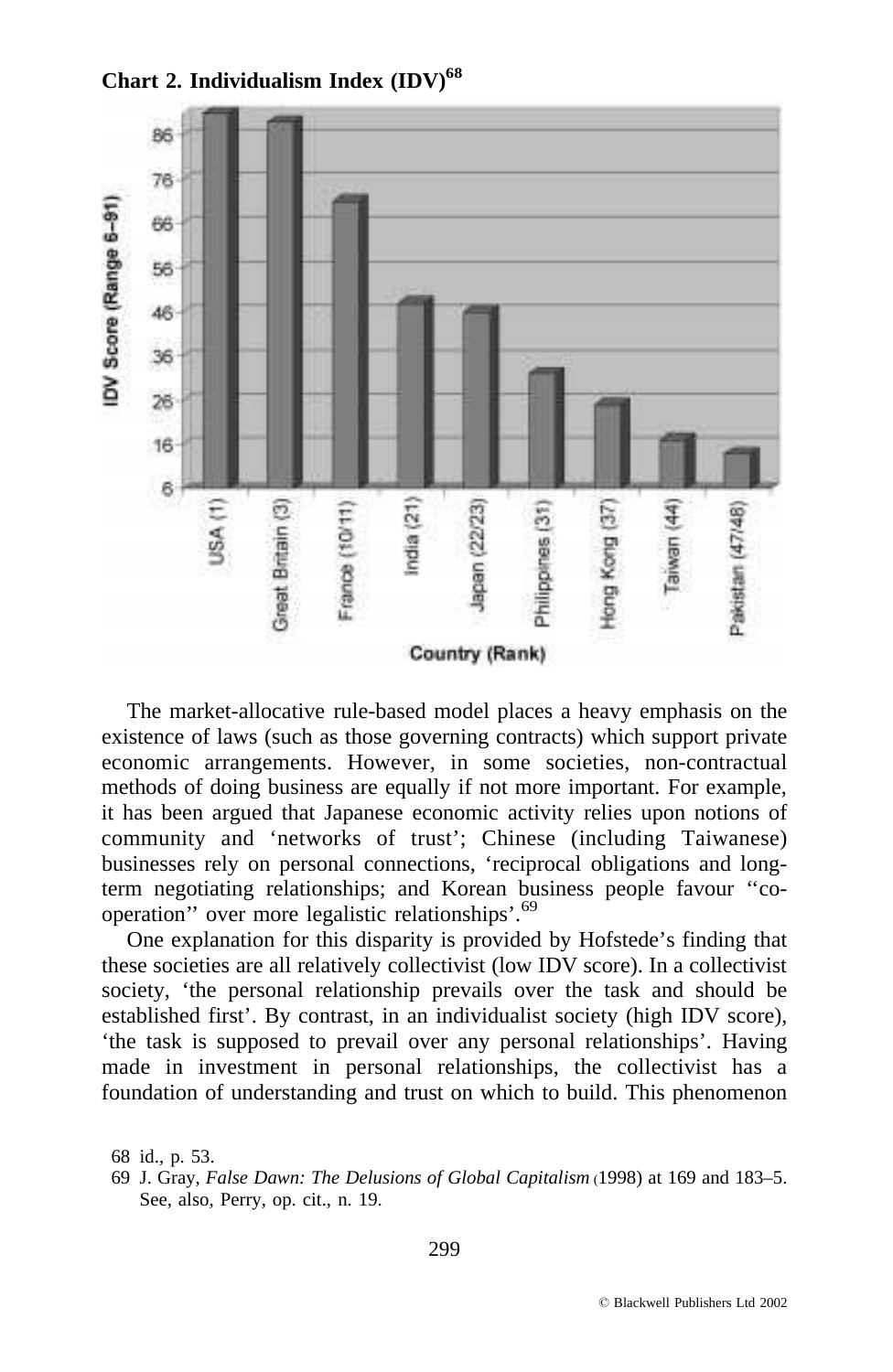was noted by sociologist Cas Vroom, who 'contrasts the Western orientation towards ''return on investment'' with an Indonesian ''return on favors''.' As a result, many things 'which in collectivist cultures are self-evident must be said explicitly in individualist cultures'. For example, 'American business contracts are much longer than Japanese business contracts'. Furthermore, the 'naive Western businessman who tries to force quick business in a collectivist culture condemns himself to the role of outgroup member and to negative discrimination'. Interestingly, Hofstede notes that the 'weaker the individualism in the citizens' mental software, the greater the likelihood of the state having a dominating role in the economic system'.<sup>70</sup> In the terminology of the ADB study, collectivist cultures are more likely to have state-allocative legal systems.

Generally speaking, societies that are wealthy, urbanized, and industrialized tend to be more individualist (high IDV score); while societies that are poor, rural, and traditional tend to be more collectivist (low IDV score). But significantly, the exceptions to this rule come from East Asia: Japan, South Korea, Taiwan, Hong Kong, and Singapore combine collectivist societies with wealth, industrialization, and urbanization.<sup>71</sup> Collectivism, with its low legalism, appears to work for East Asian economies.

According to Hofstede's statistical analysis, it would seem that wealth tends to cause individualism, rather than vice versa. This does not mean that differences in individualism between states will disappear, because 'cultures shift, but they shift together, so that the differences between them remain intact<sup>, 72</sup>

#### *3. Combined effect of individualism and attitudes to uncertainty*

The IDV may indicate where rules (that is, uncertainty reduction tools) in strong UAI countries will tend to come from. Countries that combine strong uncertainty avoidance with individualism (for example, France) tend to favour rules that are 'explicit and written'; while countries which combine strong uncertainty avoidance with collectivism (for example, Japan) tend to favour rules which are 'implicit and rooted in tradition'.<sup>73</sup> Those who believe that laws make society rather than vice versa might argue the reverse causal relationship – countries with lots of explicit rules tend to become intolerant of uncertainty and very individualistic. Either way, there are clear and logical reasons to argue that the existence of a relationship is likely and thus deserves exploration by development organizations.

- 70 Hofstede, op. cit., n. 2, pp. 60, 67–8, and 72.
- 71 id., p. 74.
- 72 id., pp. 76 and 77.
- 73 id., p. 128. As Hofstede notes (p. 28) this contrast 'represents a bone of contention in the negotiations between Western countries and Japan about the opening up of the Japanese markets for Western products. The Japanese rightly argue that there are no formal rules preventing the foreign products from being brought in; but the would-be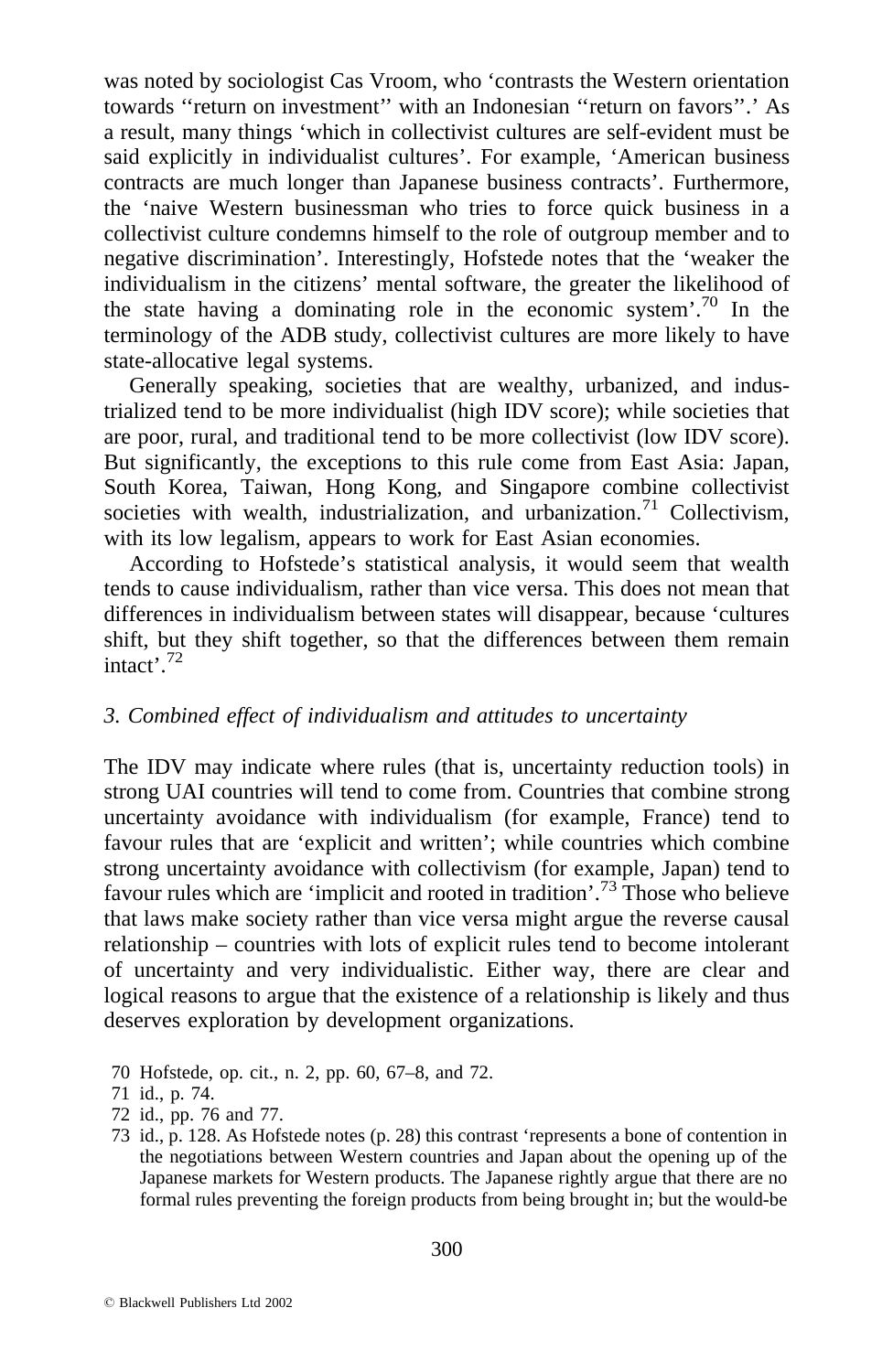#### VARIATIONS IN METHODS OF ACHIEVING LEGAL CERTAINTY

As explained above, the Washington Consensus argues that certainty (alternatively described as predictability and credibility) is only truly achieved where discretionary powers of the state and individual bureaucrats are limited. Crucially, economic actors are rarely given the opportunity to identify any positive results of wide bureaucratic discretion. For example, the Borner et al. survey upon which many aspects of World Bank policy have relied asked domestic and foreign investors whether they could use bribes or personal contacts to influence the speed and or outcome of a bureaucratic or judicial process. Answers in the affirmative were taken to indicate low state credibility. Respondents were not given an opportunity to indicate whether or not they perceived or expected such access to the state to provide certainty.<sup>74</sup>

Even if it was agreed that all societies require a basic level of certainty, variations across cultures might nonetheless arise from the fact that certainty is in the eye of the beholder. It may be true that 'arbitrary decisions prove to be one of the biggest disincentives to investors', $^{75}$  but decisions which may appear to be arbitrary to some may be perfectly predictable to others. As a consequence, there is no clear reason why certainty should only be achievable through limiting discretion.

#### *1. The power distance index*

Hofstede's Power Distance Index (PDI, Chart 3) tells 'us about *dependence* relationships in a country' – that is, 'the extent to which the less powerful  $\dots$ expect and accept that power is distributed unequally'. While the UAI points to differences in the 'distribution of competence' between citizens and the state, the PDI discloses differences in the distribution of power between citizens and the state.<sup>76</sup> The PDI may therefore provide an insight into whether broad state discretion is expected and positively perceived by the private sector in different cultures.

In small power distance countries (low PDI score, for example, Great Britain), 'a feeling dominates that the use of power should be legitimate and subject to the judgement between good and evil'; that inequality is 'basically undesirable' and, although unavoidable, 'it should be minimised by political means'; and that the 'law should guarantee that everybody, regardless of

Western importers find themselves up against the implicit rules of the Japanese distribution system which they do not understand'.

- 74 Borner et al., op. cit., n. 55, p. 176.
- 75 J. Stopford et al., *Rival States, Rival Firms: Competition for World Market Shares* (1991) at 126. See, also, Borner et al., id., p. 16.
- 76 Hofstede, op. cit., n. 2, pp. 27, 28, and 126–7.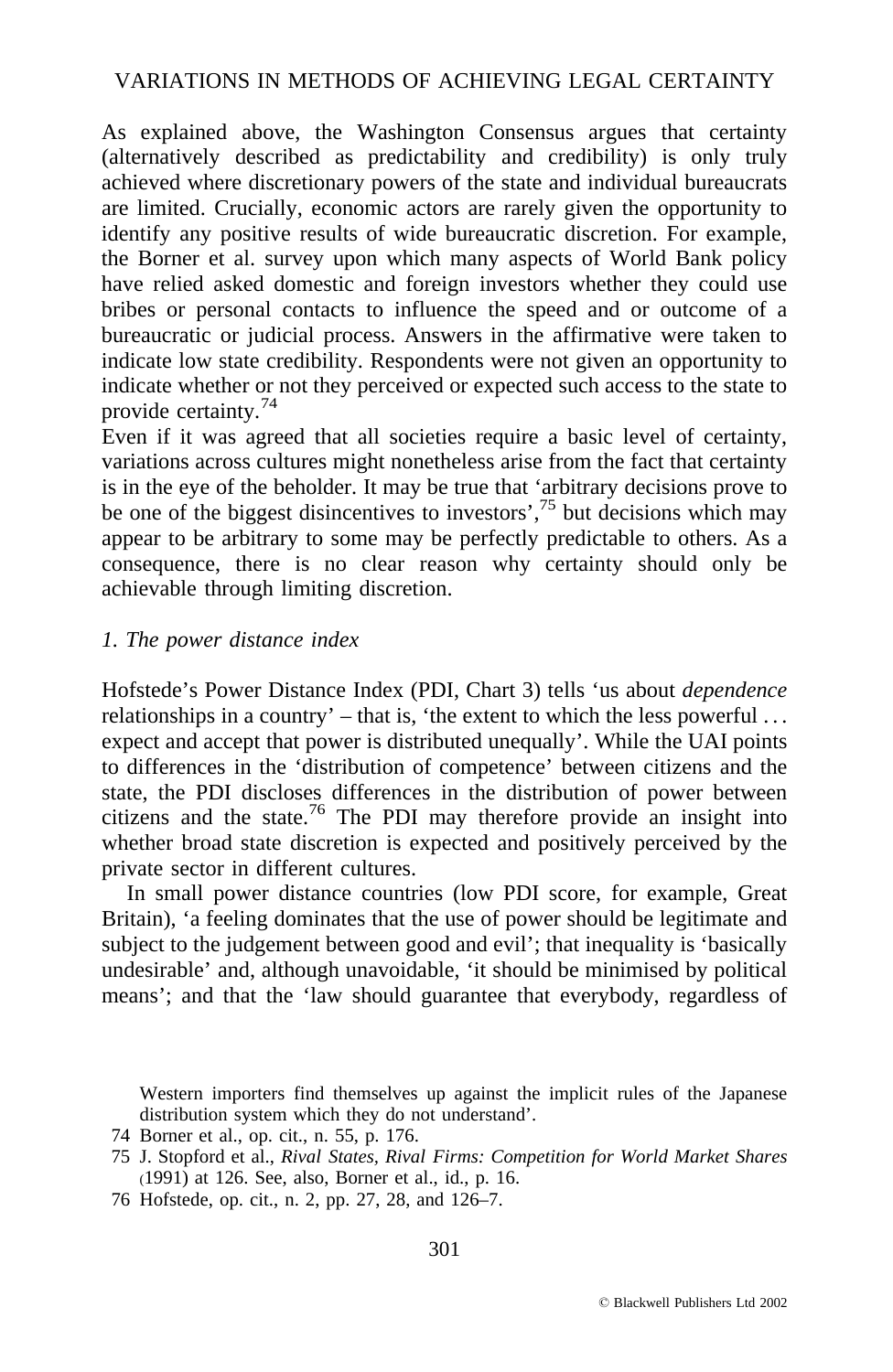

**Chart 3. Power Distance Index (PDI)<sup>77</sup>**

status, has equal rights'.<sup>78</sup> In the terminology of development policy, small power distance countries are characterized by rule-based (less discretionary) states.

In large power distance countries (high PDI score, for example, the Philippines), 'power is seen as a basic fact of society which precedes the choice between good and evil', and '[i]ts legitimacy is irrelevant' because '[m]ight prevails over right'. 'There is an unspoken consensus that there should be an order of inequality in this world in which everyone has his or her place. Such an order satisfies people's need for dependence and it gives a sense of security both to those in power and to those lower down'.<sup>79</sup> In the terminology of the development organizations, large power distance cultures are characterized by more discretionary states.

Importantly for the purposes of this paper, in large power distance countries 'the exercise of discretionary power by superiors replaces, to some extent, the need for internal rules'.<sup>80</sup> Therefore, to the extent that certainty is necessary, it may be achieved either by broad discretion or by limited

77 id., p. 26. 78 id., p. 39. 79 id., p. 38. 80 id., pp. 120–1.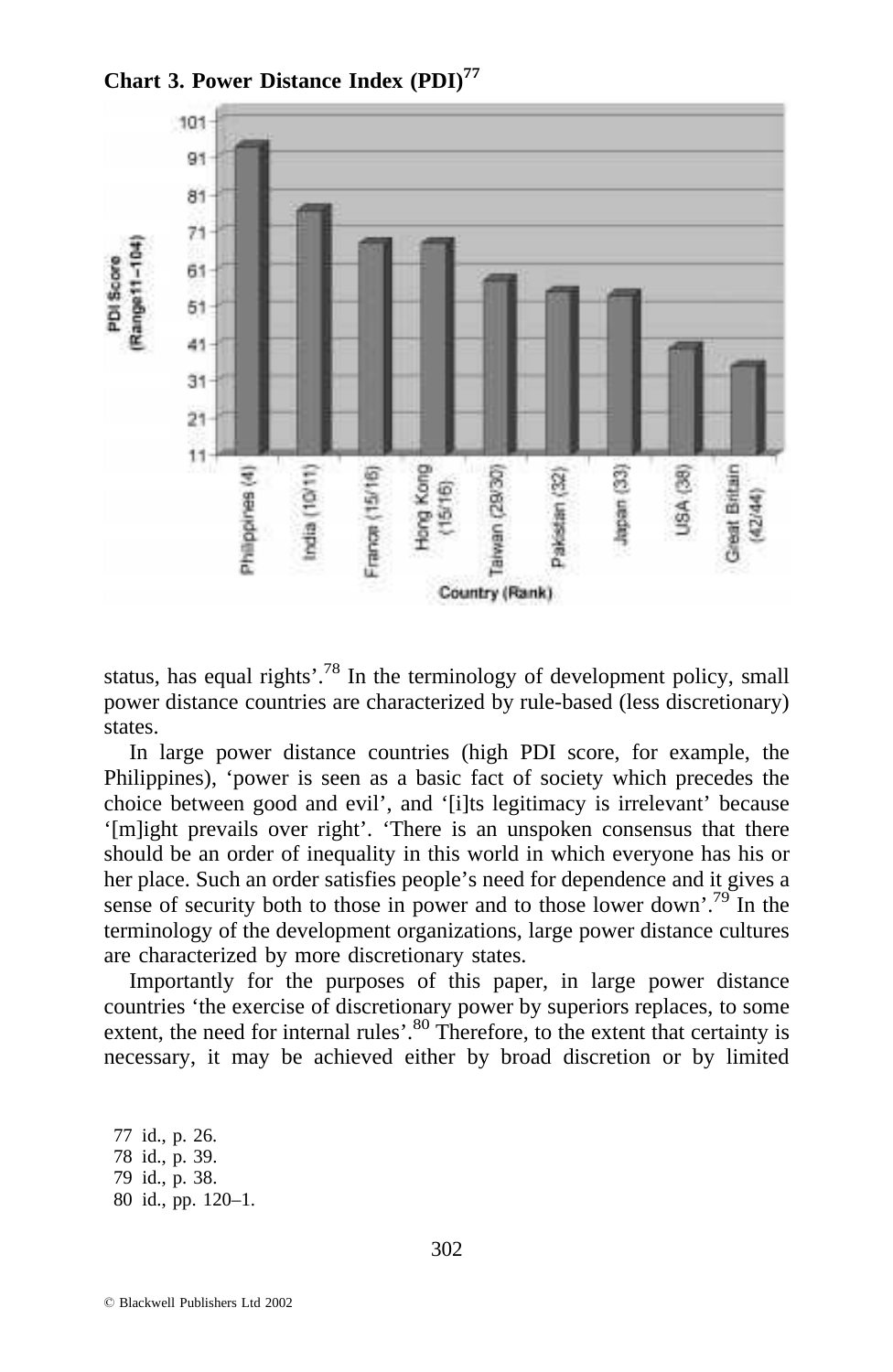discretion. Although the private sector may 'call loudly for clear, unambiguous rules', 'continuity of policy', and decisions which are 'not capricious', it may also recognize the benefits of a government which has the ability 'to be flexible, to discriminate in its favour', and will want to be 'free to take advantage of any shifts in the factors which improve its own bargaining power'.<sup>81</sup>

That greater power distance is not necessarily damaging to the economy is evidenced by the fact that France and Hong Kong are both highly successful, medium power distance economies. Furthermore, the division between small and large power distance cultures (and levels of state discretion) is not complete, and some countries exhibit both extremes. 'A country like Spain, ruled dictatorially until the 1970s, has shifted remarkably smoothly to a pluralistic government system'; while in Britain, with its low PDI score, the government tried to suppress publication of sensitive information contained in the book *Spycatcher*. <sup>82</sup> Therefore, different levels of power distance, and consequently of state discretion, may be required or expected for different functions or at different times. This suggestion is supported by the 1998 ADB study's conclusion that in periods when the Asian states actively controlled the economy, legal systems 'based on state-allocative law and discretionary procedures supported activities key to economic policy'.<sup>83</sup> A 1996 ADB study also noted that autocratic regimes with broad discretionary powers can be more effective than liberal states in enforcing the rule of law, and encouraging commercial transactions.<sup>84</sup> The 1998 ADB study suggested that perhaps a market-allocative rule-based legal system 'can have a measurable effect on future economic development only after economies have reached a certain threshold of development'.<sup>85</sup> To this one might add that perhaps the effect of such a legal system might be constrained by the private sector's cultural values.

According to Hofstede's statistical analysis, the following factors appear to contribute to a country's PDI score: geographical latitude (higher latitude, lower PDI); population size (higher population, higher PDI); and its wealth (higher wealth, lower PDI). $86$  The roots of variation in power distance relationships may well be historical. Government under the Roman and the Chinese empires (medium to high PDI score) was highly centralized, 'which presupposes a population prepared to take orders from the center'. By

- 81 Stopford et al., op. cit., n. 75, pp. 13 and 135.
- 82 Hofstede, op. cit., n. 2, p. 39.
- 83 Pistor and Wellons, op. cit., n. 13, p. 107.
- 84 H. Root, *Small Countries, Big Lessons: Governance and the Rise of East Asia* (1996) at pp. 170–1.
- 85 Pistor and Wellons, op. cit., n. 13, p. 111.
- 86 Hofstede, op. cit., n. 2, pp. 44–6. However, Hofstede notes (pp. 44–5) that such statistical relationships do not prove the direction of causality, nor whether both of these factors are in fact caused by a third common factor. So, (with the obvious exception of geographical location) it is not clear whether the PDI score causes or is caused by these factors, or some other factor.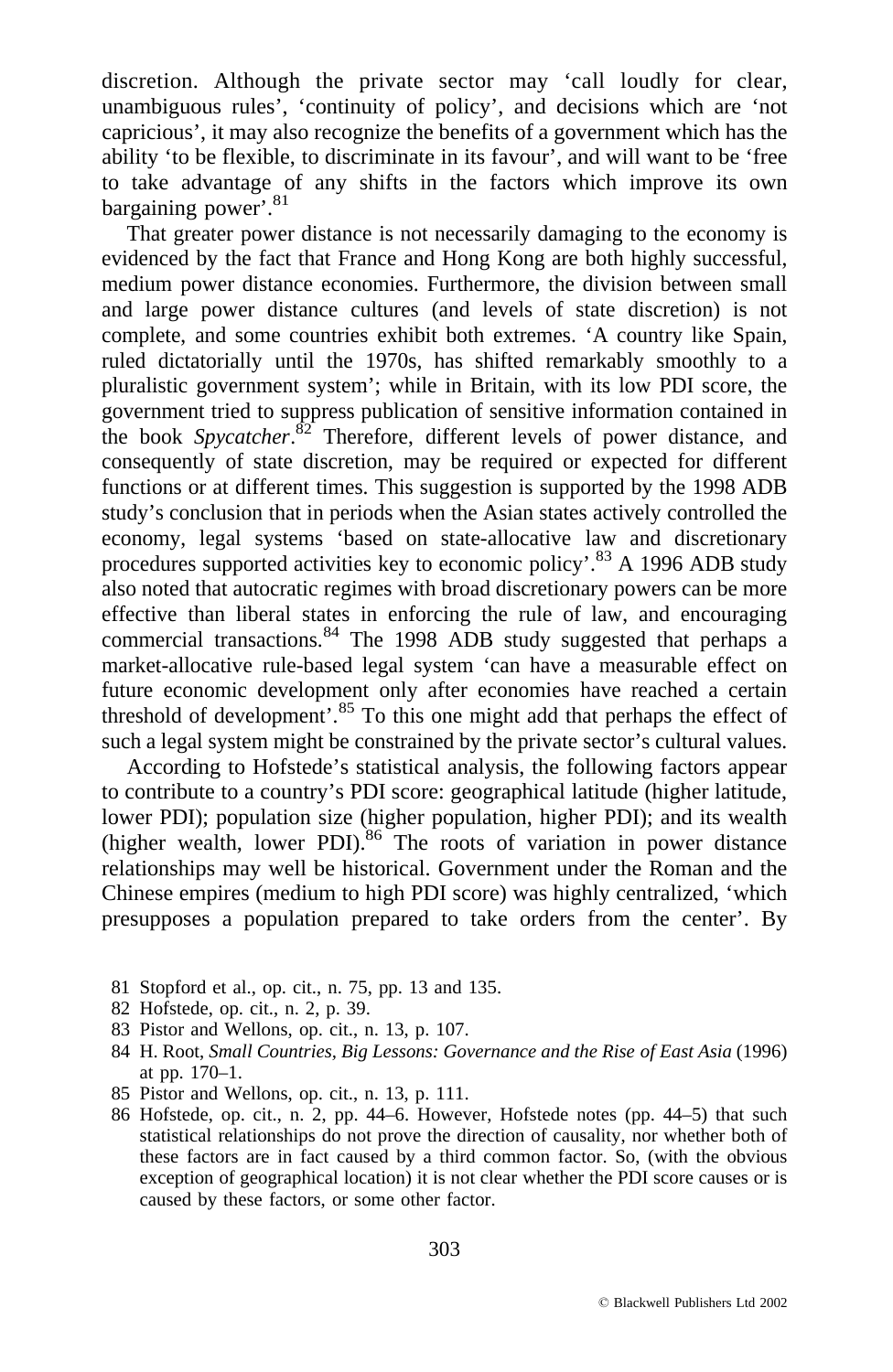contrast, government in the Germanic part of Europe (low PDI score) was far more localized. As for the future of variation in power distance, Hofstede notes that a comparison of data collected in 1968 and 1972 showed evidence of a world-wide increase in desire for lower power distance, but limited evidence of actual decrease. He concludes that since power-distance values are deeply ingrained, significant harmonization should not be expected in the near future.<sup>87</sup>

*2. Combined effect of greater collectivism and power distance in stateallocative economies*

Whether states in large power-distance cultures can successfully support material progress may to some extent be guided by the interaction between power distance and individualism. Hofstede notes that 'large power distance countries are ... likely to be more collectivist, and small power distance countries to be more individualist'. 88

It has been noted above that when dealing with the state, economic actors in East Asian collectivist cultures tend to rely more on networks of personal relationships and negotiation than on legalism and written contracts. Such flexible relationships require a good deal of state discretion. It has also been noted above that collectivist cultures are more likely to have state-allocative legal systems. East Asian countries are generally relatively state-allocative, discretionary, collectivist, and medium power distance. It may be that these characteristics can only successfully support material progress when they are found together. The state-allocative model requires flexibility (discretion) and respect for authority (larger power distance). Collectivism may keep power distance to a medium level, and provide additional support for the use of discretion. This argument is nothing more than educated speculation, but it is worthy of further exploration.

In collectivist East Asia, many institutions appear to allow the private sector to have 'extensive pre-emptive involvement' in the lawmaking process 'that go beyond the well known phenomenon of lobbying in the West'.<sup>89</sup> In Korea in particular, the business co-operation web 'extends far beyond families', and businesses regularly make use of close connections with government officials.<sup>90</sup> The relationship between the state and individuals in Asia has been described as an 'informal', 'voluntary and non-authoritarian' process of negotiation and guidance. Decisions are made on the basis of 'a consensus of reciprocal expectations based on shared views of right and wrong' so that 'positive law is often superfluous', and the formal

- 89 Pistor and Wellons, op. cit., n. 13, p. 281.
- 90 Gray, op. cit., n. 69, pp. 169 and 183–5.

<sup>87</sup> id., pp. 42–3 and 46–7.

<sup>88</sup> Although the 'Latin European countries, and in particular France and Belgium, combine medium power distances with strong individualism' (id., p. 55).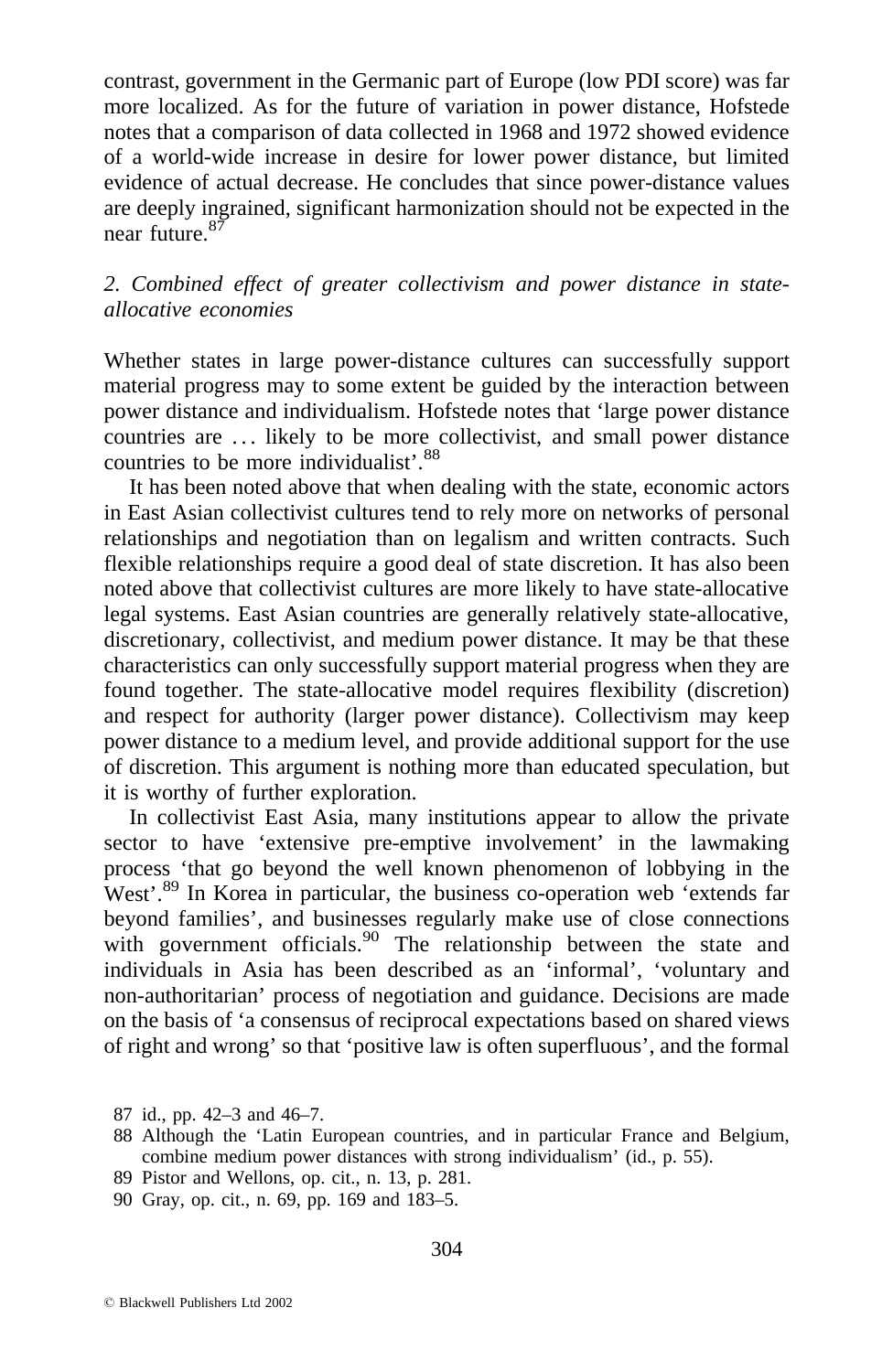legal system is of 'marginal' importance.<sup>91</sup> Furthermore, states in the region typically avoid 'legal conflicts in the implementation of rules'.<sup>92</sup> States which allow individuals such informal access can be described as 'permeable.'

Such permeability may act as a counterbalance to the interventionist (state-allocative) and discretionary role of the East Asian state. The East Asian state takes an invasive role in the private sector. In exchange, the state offers the private sector the opportunity to interact closely with the state. From the perspective of the economic actors, the use of personal contacts in state institutions may be seen as an extension of the use of personal business contracts in preference to anonymous contracting. That is, the private sector actively seeks to engage in close relationships with the state. In permeable states, economic actors may find predictability in their ability to affect the decision making processes of the state, rather than in limited state discretion. Discretion may be valued by the private sector, in particular when the private sector believes that it can influence the manner in which discretion is exercised.<sup>93</sup> Some economic actors may be only too happy to take advantage of broad discretion, where they perceive that a benefit may result. For example, in Sri Lanka, customs officials reportedly blamed corruption on the private sector, whose employees fill out forms incorrectly and, when confronted with a choice between correcting the form or paying a bribe, choose the latter.  $94$  As Javasuriya has explained, in East Asia, vertical relationships with the state are of prime importance. It is only where horizontal relationships are important (as in the West) that there is a demand for economic calculability of the kind which can only be provided by a Weberian 'formal rational legal system' (that is, rule-based).  $95$ 

In a notable effort to bring some sophistication to our understanding of the relationship between state discretion and economic development Hellman, Jones, and Kaufmann of the World Bank and the EBRD acknowledge that:<sup>96</sup>

- 91 B. Kamarul and R. Tomasic, 'The Rule of Law and Corporate Insolvency in Six Asian Legal Systems' in *Law, Capitalism and Power in Asia*, ed. K. Jayasuriya (1999) at 151.
- 92 Pistor and Wellons, op. cit., n. 13, p. 16. A separate study of six Asian countries, involving 115 interviews, found that bureaucrats often found that debt management under insolvency regimes could be more suitably resolved if they stepped outside of the formal legal framework: Kamarul and Tomasic, id., pp. 151–72.
- 93 K. Jayasuriya, 'Introduction: A Framework for Analysis' in Jayasuriya, op. cit., n. 91, p. 10.
- 94 W. Tilakaratna, *Issues of Transparency in Sri Lanka: A World Bank Study* (1995) 7.
- 95 Jayasuriya, op. cit., n. 93, p. 10.
- 96 J. Hellman et al., *'* Seize the State, Seize the Day': State Capture, Corruption and Influence in Transition' Policy Research Working Paper no. 2444 (2000) at 1. The paper analyses the findings of the 1999 Business Environment and Enterprise Performance Survey (data set at <www.worldbank.org/WBI/governance>) of firms in twenty-two transition economies, in combination with national economic performance indicators.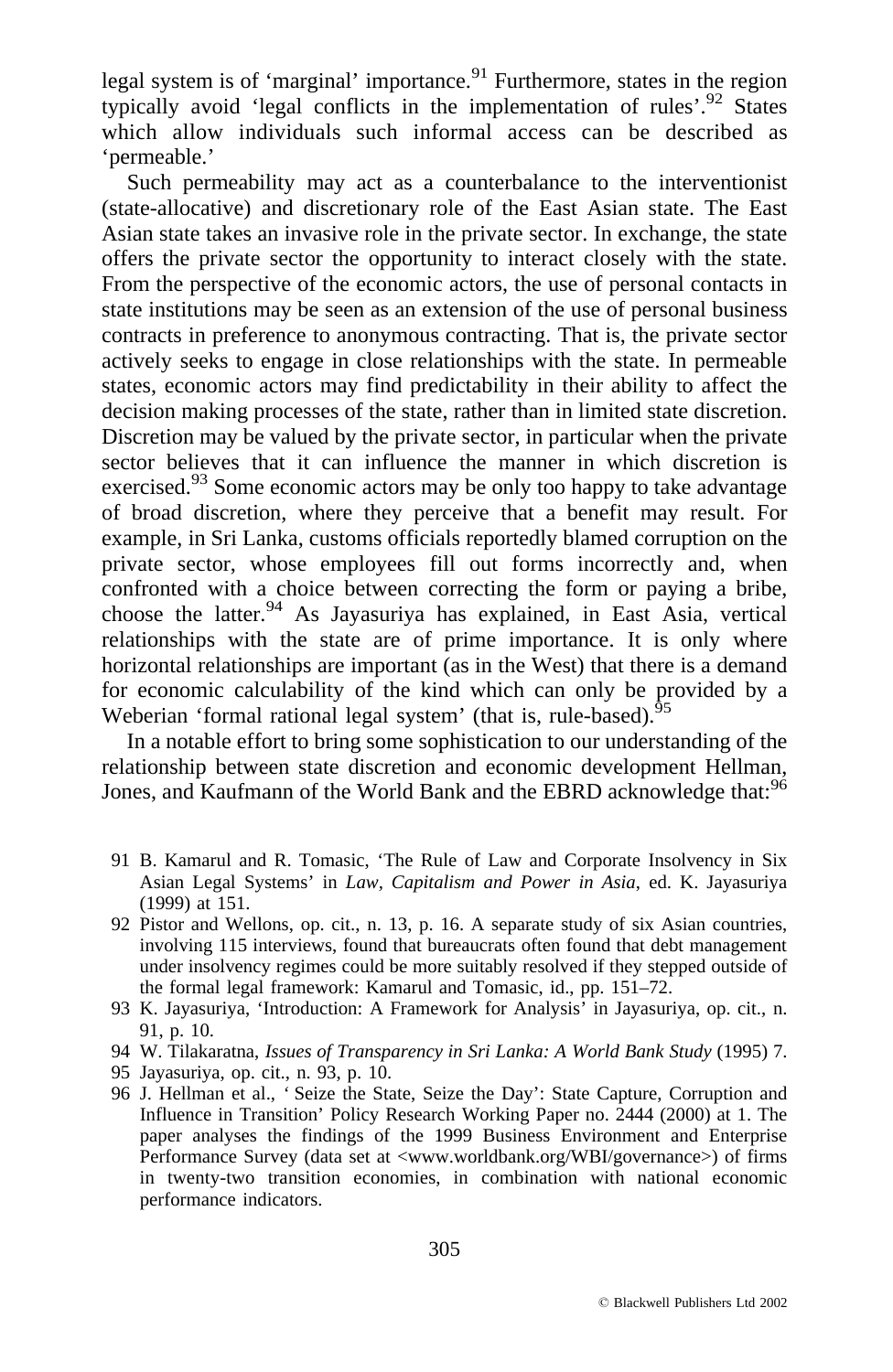our understanding of the main obstacles in the path of transition has generally been guided by an image of the state as a 'grabbing hand' discriminating against firms with low bargaining power to maximise the private interests of politicians and bureaucrats. Yet a recognition that powerful firms have been able to capture the state and collude with public officials to extract rents through manipulation of state power suggests that there are other dimensions of the relationship between the state and firms that could further enrich our understanding of the political constraints on the reform process.

The study identifies three types of state-private sector relationship. '*State capture*' refers to the ability of the private sector to use 'illicit and nontransparent private payments to public officials' in order to shape the creation of laws. In this case, both the private sector and the public official gain from the relationship. '*Influence*' also refers to the private sector's ability to shape laws. However, in contrast to state capture, this ability is based upon factors such as 'firm size, ownership ties to the state and repeated interactions with state officials', rather than private payments. In this case, it is the private sector which benefits from the relationship. Finally, '*administrative corruption*' refers to the ability to 'distort the prescribed *implementation* of official rules' and policies, 'using private payments to public officials. In this case, it is public officials who benefit from the relationship.<sup>97</sup>

The study draws three important conclusions for the purposes of this paper. First, 'influential and captor firms grow at substantially faster rates than other firms'. However, the former only benefit when they are operating 'in high capture economies, i.e. where state officials have created a sufficiently extensive private market for key under-provided public goods and other rent-generating advantages and thus share some portion of the rents associated with the state capture'. Second, 'the social costs of capture and influence for all other firms in the transition economies can be considerable'.<sup>98</sup> Third, levels of state capture might be affected by levels of civil liberties – that is, 'the freedoms to develop views, institutions and personal autonomy apart from the state'. The study found an inverted Ushaped relationship (rather than a straightforward linear relationship) between civil liberties and state capture, suggesting that the 'partial introduction of civil liberties . . . is associated with the *emergence* of state capture'. This is because 'the initial introduction of civil liberties (and other checks on abuse of power related to the supply of state capture) is insufficient to counterbalance the loss of control that has resulted from the dismantling of the controlling apparatus of the Communist Party'. However, 'once a threshold of basic civil liberties has been reached further reforms in this area are associated with much *lower* levels of state capture, as increasing civil society oversight raises the costs to politicians of state capture'.<sup>99</sup> The

97 id., pp. 2 and 6. 98 id., pp. 3 and 4. 99 id., p. 31.